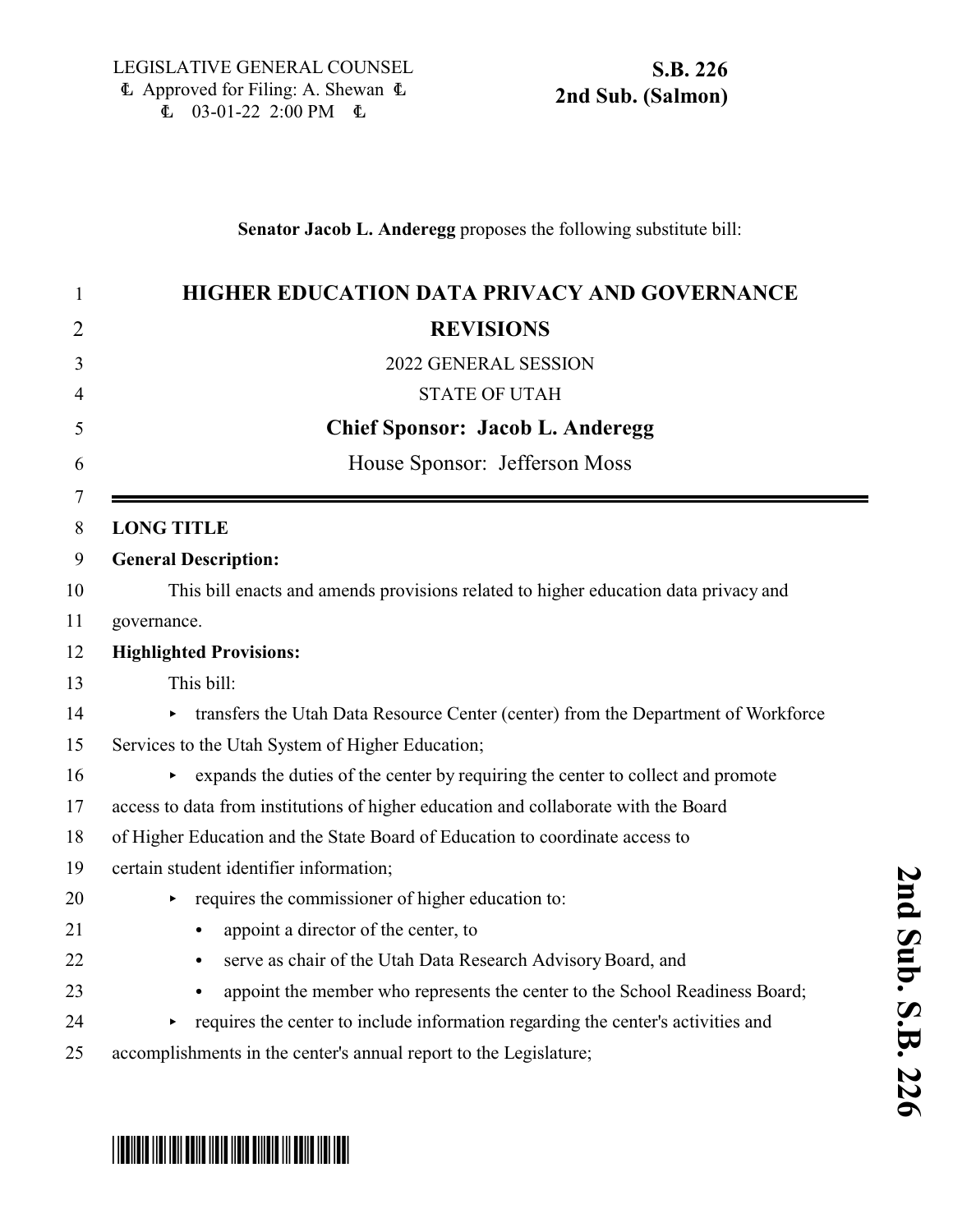| 26 | provides for higher education student data protection at the state and institution of<br>Þ. |
|----|---------------------------------------------------------------------------------------------|
| 27 | higher education (institution) levels;                                                      |
| 28 | requires the state privacy officer to establish a privacy advisory group;<br>▶              |
| 29 | enacts requirements for data protection and maintenance for the Utah Board of               |
| 30 | Higher Education, institutions, and third-party contractors;                                |
| 31 | creates requirements for a third-party contractor's use of student data;<br>▶               |
| 32 | creates penalties for an institution that contracts with a third-party contractor that      |
| 33 | permits unauthorized collecting, sharing, or use of student data;                           |
| 34 | defines terms; and<br>Þ                                                                     |
| 35 | makes technical and conforming changes.<br>▶                                                |
| 36 | Money Appropriated in this Bill:                                                            |
| 37 | This bill appropriates in fiscal year 2023:                                                 |
| 38 | to Utah Board of Higher Education -- Administration, as an ongoing appropriation:<br>▶      |
| 39 | from the Education Fund, \$770,000; and<br>$\bullet$                                        |
| 40 | to Utah Board of Higher Education -- Administration, as a one-time appropriation:<br>▶      |
| 41 | from the Education Fund, \$275,000.<br>٠                                                    |
| 42 | <b>Other Special Clauses:</b>                                                               |
| 43 | This bill provides a special effective date.                                                |
| 44 | <b>Utah Code Sections Affected:</b>                                                         |
| 45 | <b>AMENDS:</b>                                                                              |
| 46 | 35A-15-201, as last amended by Laws of Utah 2019, Chapters 246, 246 and                     |
| 47 | renumbered and amended by Laws of Utah 2019, Chapters 342, 342 and last                     |
| 48 | amended by Coordination Clause, Laws of Utah 2019, Chapter 342                              |
| 49 | 53B-1-109, as last amended by Laws of Utah 2020, Chapter 365                                |
| 50 | 53E-1-201, as last amended by Laws of Utah 2021, Chapters 64, 251, and 351                  |
| 51 | 53E-4-308, as last amended by Laws of Utah 2020, Chapter 365                                |
| 52 | 53E-10-706, as last amended by Laws of Utah 2019, Chapter 186                               |
| 53 | 53E-10-707, as last amended by Laws of Utah 2019, Chapter 186                               |
| 54 | <b>ENACTS:</b>                                                                              |
| 55 | 53B-28-501, Utah Code Annotated 1953                                                        |
| 56 | 53B-28-502, Utah Code Annotated 1953                                                        |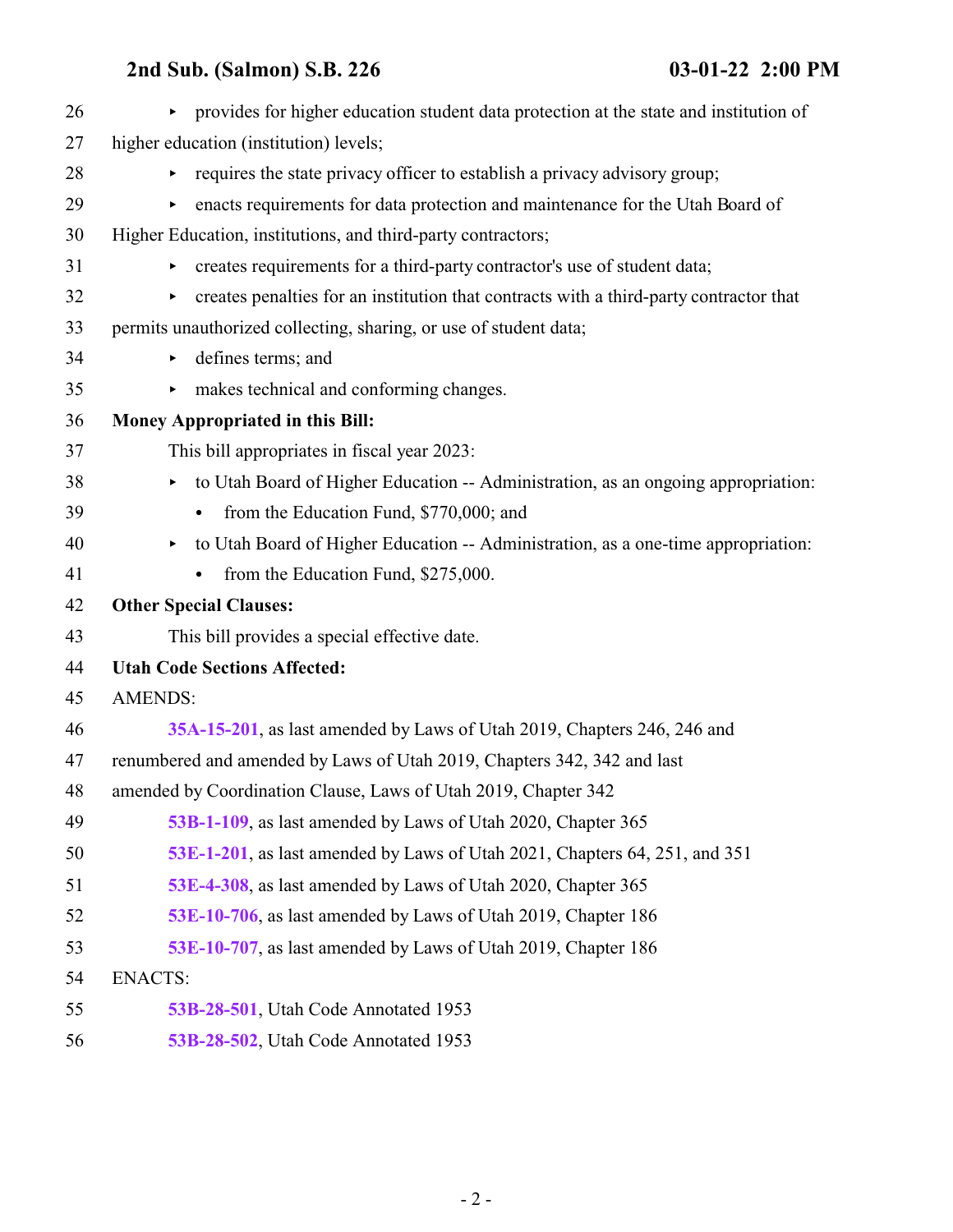<span id="page-2-0"></span>

| 57 | 53B-28-503, Utah Code Annotated 1953                                               |
|----|------------------------------------------------------------------------------------|
| 58 | 53B-28-504, Utah Code Annotated 1953                                               |
| 59 | 53B-28-505, Utah Code Annotated 1953                                               |
| 60 | 53B-28-506, Utah Code Annotated 1953                                               |
| 61 | RENUMBERS AND AMENDS:                                                              |
| 62 | 53B-33-101, (Renumbered from 35A-14-102, as last amended by Laws of Utah 2020,     |
| 63 | Chapter 365)                                                                       |
| 64 | 53B-33-201, (Renumbered from 35A-14-201, as enacted by Laws of Utah 2017,          |
| 65 | Chapter 375)                                                                       |
| 66 | 53B-33-202, (Renumbered from 35A-14-203, as last amended by Laws of Utah 2020,     |
| 67 | Chapter 365)                                                                       |
| 68 | 53B-33-203, (Renumbered from 35A-14-204, as enacted by Laws of Utah 2017,          |
| 69 | Chapter 375)                                                                       |
| 70 | 53B-33-301, (Renumbered from 35A-14-301, as enacted by Laws of Utah 2017,          |
| 71 | Chapter 375)                                                                       |
| 72 | 53B-33-302, (Renumbered from 35A-14-302, as last amended by Laws of Utah 2020,     |
| 73 | Chapter 365)                                                                       |
| 74 | 53B-33-303, (Renumbered from 35A-14-303, as enacted by Laws of Utah 2017,          |
| 75 | Chapter 375)                                                                       |
| 76 | 53B-33-304, (Renumbered from 35A-14-304, as enacted by Laws of Utah 2017,          |
| 77 | Chapter 375)                                                                       |
| 78 | <b>REPEALS:</b>                                                                    |
| 79 | 35A-14-101, as enacted by Laws of Utah 2017, Chapter 375                           |
| 80 | 35A-14-202, as enacted by Laws of Utah 2017, Chapter 375                           |
| 81 |                                                                                    |
| 82 | Be it enacted by the Legislature of the state of Utah:                             |
| 83 | Section 1. Section 35A-15-201 is amended to read:                                  |
| 84 | 35A-15-201. Establishment of the School Readiness Board -- Membership --           |
| 85 | Funding prioritization.                                                            |
| 86 | (1) There is created the School Readiness Board within the department composed of: |
| 87 | (a) the executive director or the executive director's designee;                   |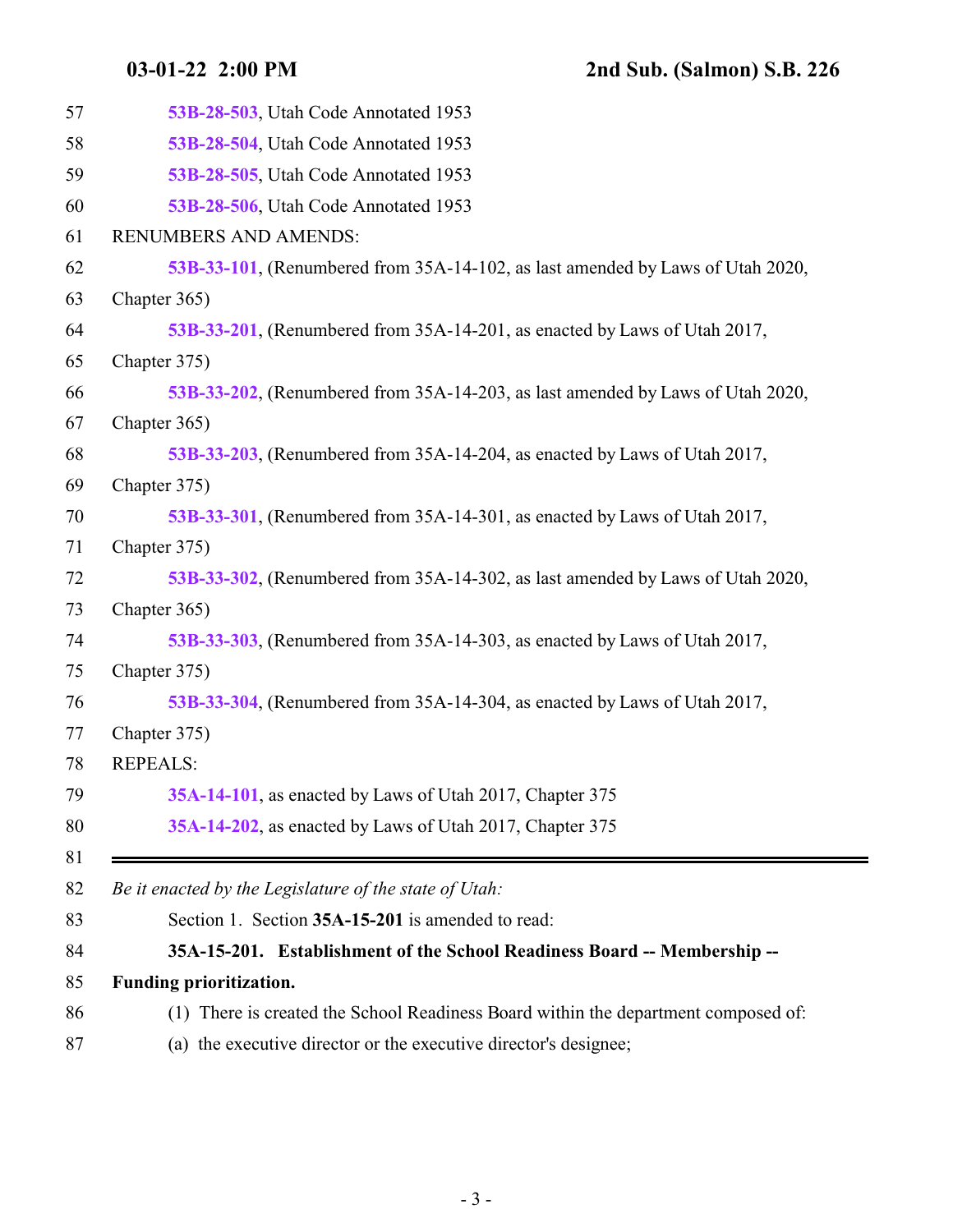| 88  | (b) one member appointed by the State Board of Education;                                                          |
|-----|--------------------------------------------------------------------------------------------------------------------|
| 89  | (c) one member appointed by the chair of the State Charter School Board;                                           |
| 90  | (d) two members who have research experience in the area of early childhood                                        |
| 91  | development, with:                                                                                                 |
| 92  | (i) one member who is not a legislator and is appointed by the speaker of the House of                             |
| 93  | Representatives; and                                                                                               |
| 94  | (ii) one member who represents the Utah Data Research Center created in Section                                    |
| 95  | 53B-33-201, appointed by the [executive director] commissioner of higher education;                                |
| 96  | (e) one member, who is not a legislator and is appointed by the president of the Senate,                           |
| 97  | who:                                                                                                               |
| 98  | (i) has expertise in results-based contracts; or                                                                   |
| 99  | (ii) represents a financial institution that has experience managing a portfolio that                              |
| 100 | meets the requirements of the Community Reinvestment Act, 12 U.S.C. Sec. 2901 et seq.;                             |
| 101 | (f) one member, appointed by the executive director, who has expertise in early                                    |
| 102 | childhood education;                                                                                               |
| 103 | (g) one member, appointed by the state superintendent, who has expertise in early                                  |
| 104 | childhood education;                                                                                               |
| 105 | (h) one member, appointed by the governor, who represents a nonprofit corporation                                  |
| 106 | that focuses on early childhood education; and                                                                     |
| 107 | (i) one member, appointed by the executive director, who owns and operates a licensed                              |
| 108 | child care center located in the state.                                                                            |
| 109 | $(2)$ (a) A member described in Subsection $(1)(b)$ , $(c)$ , $(d)$ , $(e)$ , $(f)$ , $(g)$ , or $(h)$ shall serve |
| 110 | for a term of two years.                                                                                           |
| 111 | (b) If a vacancy occurs for a member described in Subsection $(1)(b)$ , $(c)$ , $(d)$ , $(e)$ , $(f)$ ,            |
| 112 | (g), or (h), the individual appointing the member shall appoint a replacement to serve the                         |
| 113 | remainder of the member's term.                                                                                    |
| 114 | (3) (a) A member may not receive compensation or benefits for the member's service.                                |
| 115 | (b) A member may serve more than one term.                                                                         |
| 116 | (4) The department shall provide staff support to the board.                                                       |
| 117 | (5) (a) The board members shall elect a chair of the board from the board's                                        |
| 118 | membership.                                                                                                        |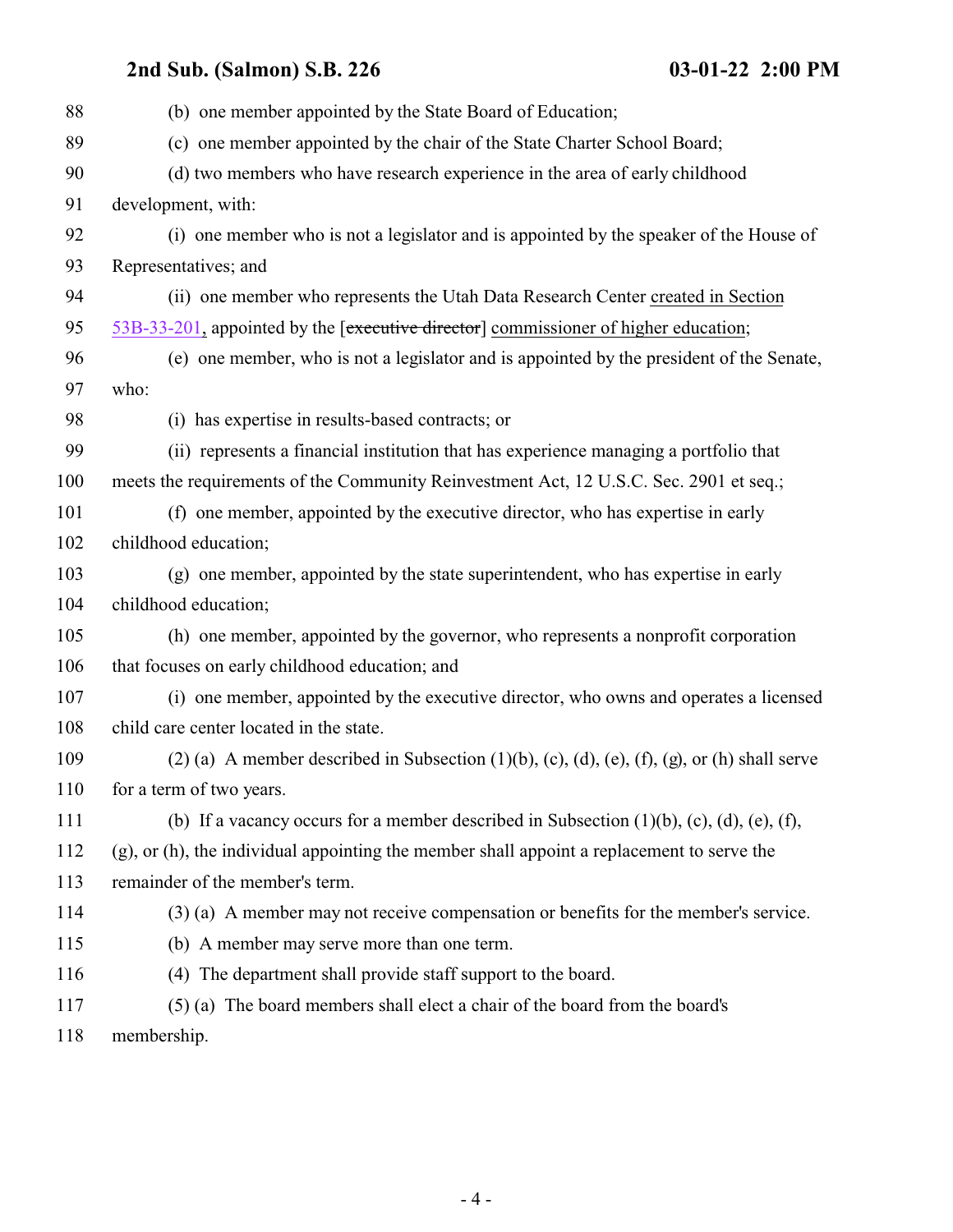<span id="page-4-0"></span>**03-01-22 2:00 PM 2nd Sub. (Salmon) S.B. 226**

<span id="page-4-1"></span>

| 119 | (b) The board shall meet upon the call of the chair or a majority of the board members.      |
|-----|----------------------------------------------------------------------------------------------|
| 120 | (6) In allocating funding received under this chapter, the board shall:                      |
| 121 | (a) give first priority to repayment of an investor who is a party to a results-based        |
| 122 | contract under the Laws of Utah, 2014, Chapter 304, Section 10; and                          |
| 123 | (b) determine prioritization of funding for the remaining programs described in this         |
| 124 | chapter.                                                                                     |
| 125 | Section 2. Section 53B-1-109 is amended to read:                                             |
| 126 | 53B-1-109. Coordination of higher education and public education information                 |
| 127 | technology systems -- Use of unique student identifier.                                      |
| 128 | (1) As used in this section $\left[\frac{1}{2}, \frac{1}{2}\right]$                          |
| 129 | (a) "Center" means the Utah Data Research Center created in Section 53B-33-201.              |
| 130 | "Institution of higher education" means an institution of higher education described<br>(b)  |
| 131 | in Section 53B-1-102.                                                                        |
| 132 | (c) student identifier" means the same as that term is defined in Section $53E-4-308$ .      |
| 133 | The board and State Board of Education, in collaboration with the center, shall:<br>(2)      |
| 134 | (a) coordinate public education and higher education information technology systems          |
| 135 | to allow individual student academic achievement to be tracked through both education        |
| 136 | systems in accordance with this section and Section 53E-4-308[.]; and                        |
| 137 | (b) coordinate access to the unique student identifier of a public education student who     |
| 138 | later attends an institution of higher education.                                            |
| 139 | (3) Information technology systems used at an institution [within the state system] of       |
| 140 | higher education shall use the unique student identifier of all students who have previously |
| 141 | been assigned a unique student identifier.                                                   |
| 142 | Section 3. Section 53B-28-501 is enacted to read:                                            |
| 143 | Part 5. Higher Education Student Data Protection                                             |
| 144 | 53B-28-501. Definitions.                                                                     |
| 145 | As used in this part:                                                                        |
| 146 | (1) "Advisory group" means the institution of higher education privacy advisory group        |
| 147 | established by the state privacy officer under Section 53B-28-502.                           |
| 148 | (2) "Aggregate data" means data that:                                                        |
| 149 | (a) are totaled and reported at the group, cohort, class, course, institution, region, or    |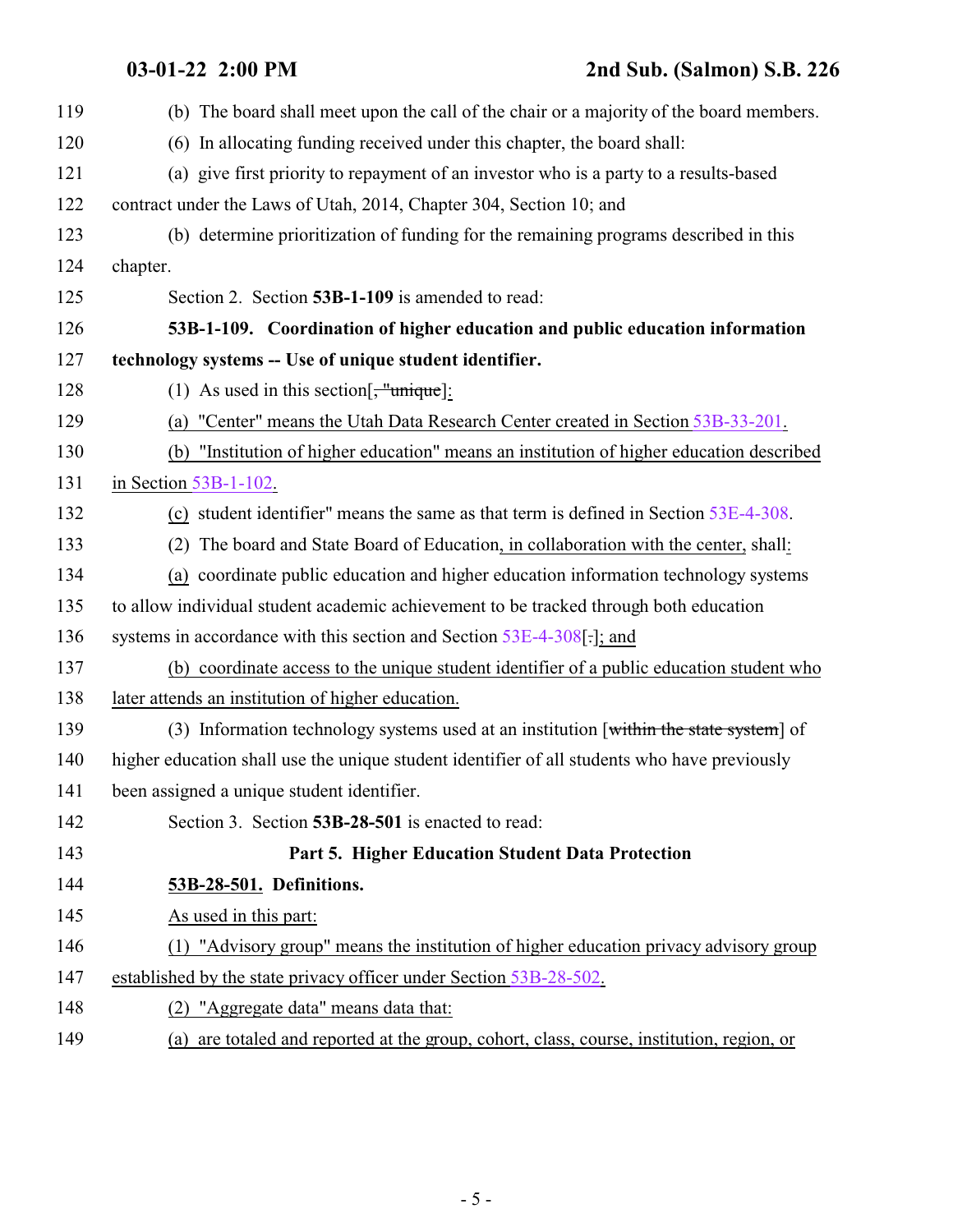| 150 | state level, with at least 10 individuals in the level; and                                  |
|-----|----------------------------------------------------------------------------------------------|
| 151 | (b) do not reveal personally identifiable student data.                                      |
| 152 | "Data breach" means an unauthorized release of or unauthorized access to<br>(3)              |
| 153 | personally identifiable student data that an education entity maintains.                     |
| 154 | (4) "Data governance plan" means an education entity's comprehensive plan for                |
| 155 | managing education data that:                                                                |
| 156 | (a) incorporates reasonable data industry best practices to maintain and protect student     |
| 157 | data and other education-related data;                                                       |
| 158 | (b) describes the role, responsibility, and authority of the board or an institution privacy |
| 159 | officer;                                                                                     |
| 160 | (c) provides for necessary technical assistance, training, support, and auditing;            |
| 161 | (d) describes the process for sharing student data between the education entity and          |
| 162 | another person;                                                                              |
| 163 | (e) describes the education entity's data expungement process, including how to              |
| 164 | respond to requests for expungement;                                                         |
| 165 | (f) describes the data breach response process; and                                          |
| 166 | (g) is published annually and available on the institution's website or the Utah System      |
| 167 | of Higher Education's website.                                                               |
| 168 | (5) "Education entity" means the Utah Board of Higher Education or an institution.           |
| 169 | "Higher education privacy officer" means a privacy officer that the board designates<br>(6)  |
| 170 | under Section 53B-28-503.                                                                    |
| 171 | "Institution" means an institution of higher education described in Section<br>(7)           |
| 172 | $53B-1-102$ .                                                                                |
| 173 | (8) "Minor" means a person younger than 18 years old.                                        |
| 174 | (9) (a) "Personally identifiable student data" means student data that identifies or is      |
| 175 | used by the holder to identify a student.                                                    |
| 176 | (b) "Personally identifiable student data" includes:                                         |
| 177 | a student's first and last name;<br>(i)                                                      |
| 178 | the first and last name of a student's family member;<br>(ii)                                |
| 179 | a student's or a student's family's home or physical address;<br>(iii)                       |
| 180 | (iv) a student's email address or other online contact information;                          |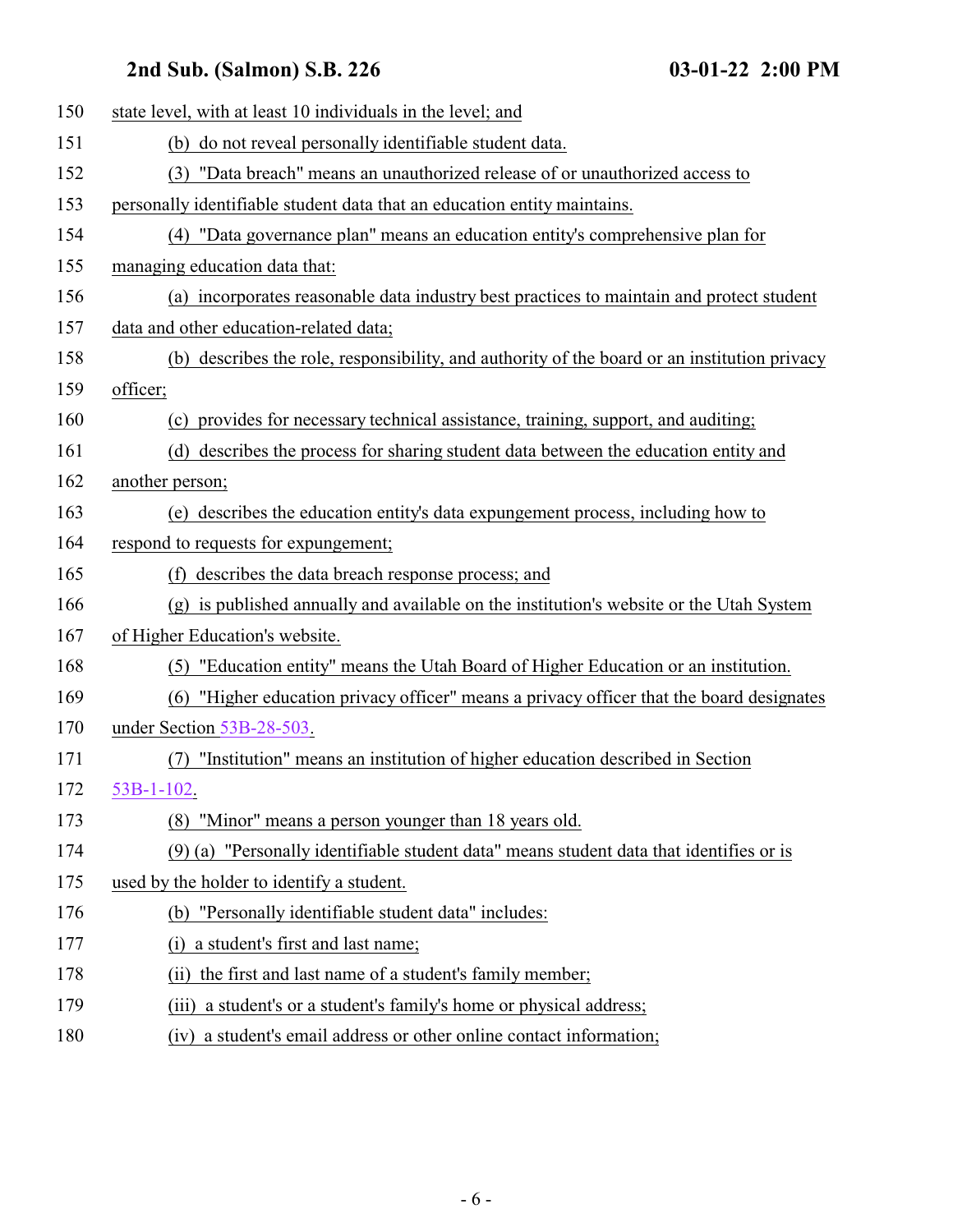<span id="page-6-0"></span>

| 181 | (v) a student's telephone number;                                                                 |
|-----|---------------------------------------------------------------------------------------------------|
| 182 | (vi) a student's social security number;                                                          |
| 183 | (vii) a student's biometric identifier;                                                           |
| 184 | (viii) a student's health or disability data;                                                     |
| 185 | a student's education entity student identification number;<br>(ix)                               |
| 186 | (x) a student's social media user name and password or alias;                                     |
| 187 | (xi) if associated with personally identifiable student data, the student's persistent            |
| 188 | identifier, including:                                                                            |
| 189 | (A) a customer number held in a cookie; or                                                        |
| 190 | (B) a processor serial number;                                                                    |
| 191 | (xii) a combination of a student's last name or photograph with other information that            |
| 192 | together permits a person to contact the student online;                                          |
| 193 | (xiii) information about a student or a student's family that a person collects online and        |
| 194 | combines with other personally identifiable student data to identify the student; and             |
| 195 | (xiv) information that, alone or in combination, is linked or linkable to a specific              |
| 196 | student that would allow a reasonable person in the school community, who does not have           |
| 197 | personal knowledge of the relevant circumstances, to identify the student with reasonable         |
| 198 | certainty.                                                                                        |
| 199 | "State privacy officer" means the state privacy officer described in Section<br>(10)              |
| 200 | $67 - 3 - 13$ .                                                                                   |
| 201 | "Student" means an individual enrolled in an institution.<br>(11)                                 |
| 202 | (12) (a) "Student data" means information about a student at the individual student               |
| 203 | level.                                                                                            |
| 204 | (b) "Student data" does not include aggregate or de-identified data.                              |
| 205 | (13) "Third-party contractor" means a person who:                                                 |
| 206 | (a) is not an institution or an employee of an institution; and                                   |
| 207 | (b) pursuant to a contract with an education entity, collects or receives student data in         |
| 208 | order to provide a product or service, as described in the contract, if the product or service is |
| 209 | not related to school photography, yearbooks, graduation announcements, or a similar product      |
| 210 | or service.                                                                                       |
| 211 | Section 4. Section 53B-28-502 is enacted to read:                                                 |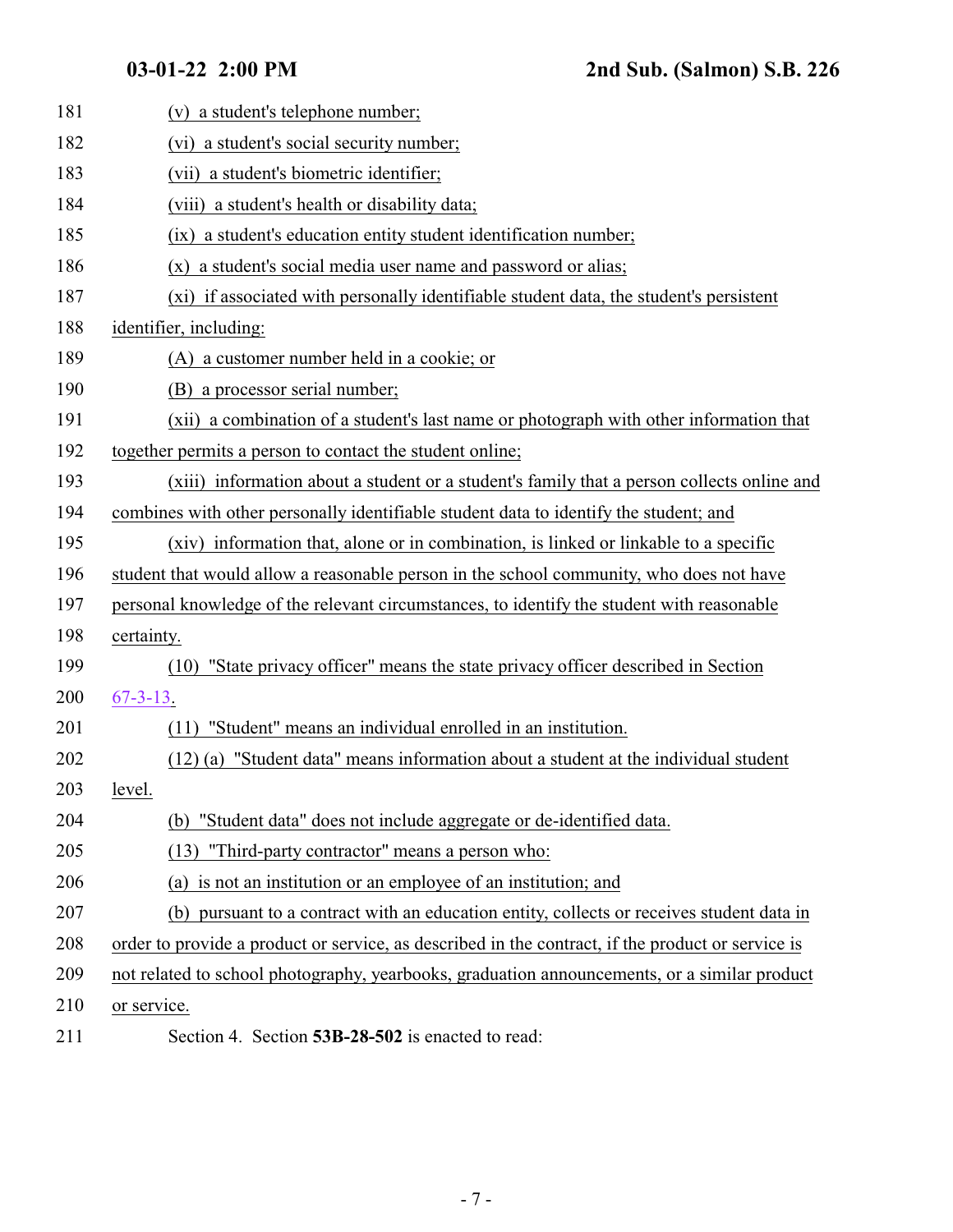| 212 | 53B-28-502. State student data protection governance.                                   |
|-----|-----------------------------------------------------------------------------------------|
| 213 | (1) The state privacy officer shall establish a higher education privacy advisory group |
| 214 | to advise institutions and institution boards of trustees on student data protection.   |
| 215 | The advisory group shall consist of:<br>(2)                                             |
| 216 | (a) the state privacy officer;                                                          |
| 217 | (b) the higher education privacy officer; and                                           |
| 218 | (c) the following members, appointed by the commissioner of higher education:           |
| 219 | at least one Utah system of higher education employee; and<br>(i)                       |
| 220 | at least one representative of the Utah Board of Higher Education.<br>(ii)              |
| 221 | The advisory group shall:<br>(3)                                                        |
| 222 | discuss and make recommendations to the board and institutions regarding:<br>(a)        |
| 223 | existing and proposed:<br>(i)                                                           |
| 224 | (A) board rules; or                                                                     |
| 225 | board policies of the Utah Board of Higher Education or institutions; and<br>(B)        |
| 226 | training on protecting student data privacy; and<br>(ii)                                |
| 227 | perform other tasks related to student data protection as designated by the Utah<br>(b) |
| 228 | Board of Higher Education.                                                              |
| 229 | The higher education privacy officer shall:<br>(4)                                      |
| 230 | provide training and support to institution boards and employees; and<br>(a)            |
| 231 | (b) produce:                                                                            |
| 232 | resource materials;<br>(i)                                                              |
| 233 | (ii) model data governance plans;                                                       |
| 234 | (iii) model forms for institution student data protection governance; and               |
| 235 | (iv) a model data collection notice.                                                    |
| 236 | The board shall:<br>(5)                                                                 |
| 237 | (a) (i) create and maintain a data governance plan; and                                 |
| 238 | (ii) annually publish the data governance plan on the Utah System of Higher Education   |
| 239 | website; and                                                                            |
| 240 | (b) establish standards for:                                                            |
| 241 | institution policies to protect student data;<br>(i)                                    |
| 242 | (ii) institution data governance plans; and                                             |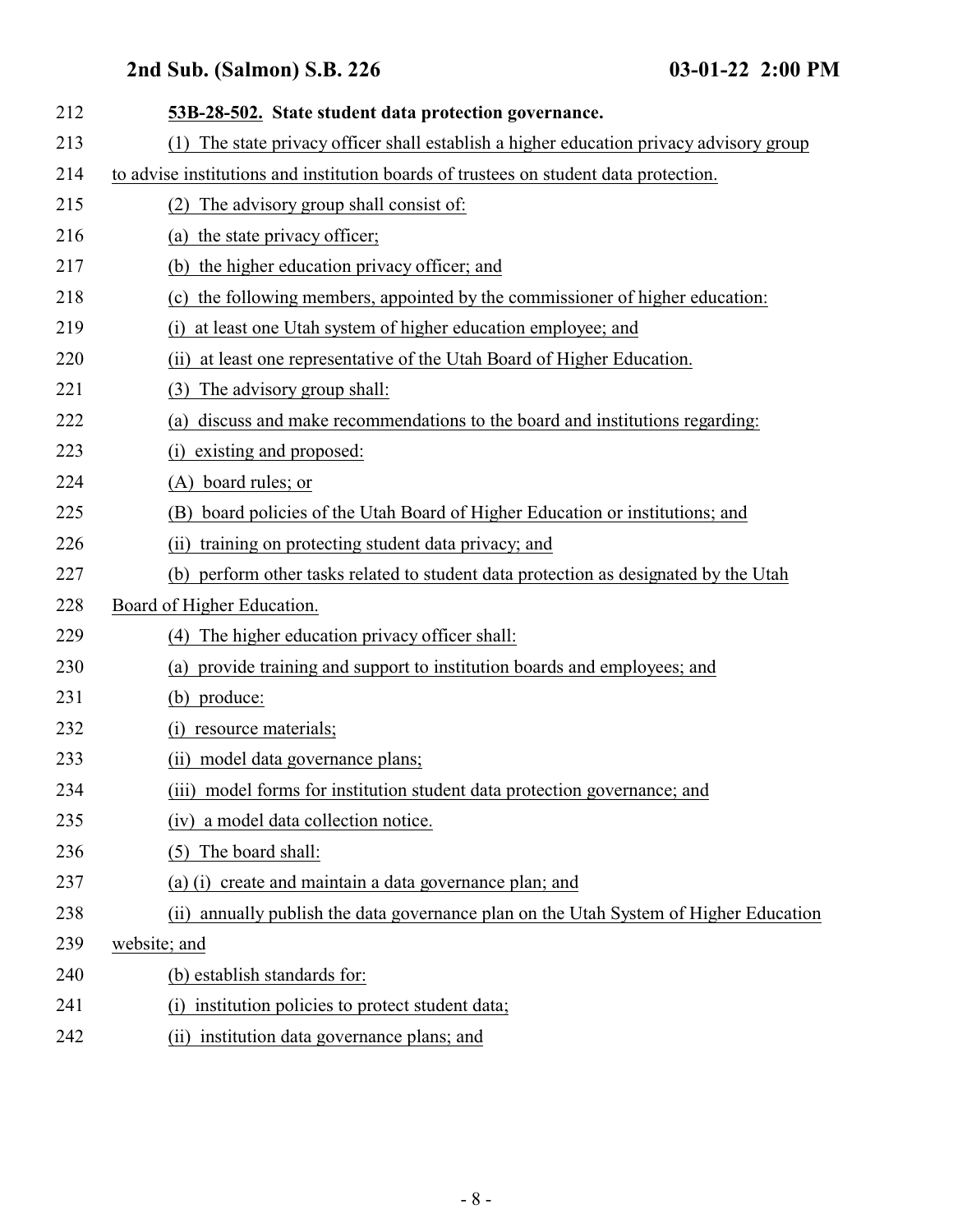<span id="page-8-2"></span><span id="page-8-1"></span><span id="page-8-0"></span>

| 243 | (iii) a third-party contractor's use of student data.                                        |
|-----|----------------------------------------------------------------------------------------------|
| 244 | Section 5. Section 53B-28-503 is enacted to read:                                            |
| 245 | 53B-28-503. Institution student data protection governance.                                  |
| 246 | (1) (a) An institution shall adopt policies to protect student data in accordance with this  |
| 247 | part and board rule, including the standards the board establishes under Subsection          |
| 248 | $53B-8-502(5)$ .                                                                             |
| 249 | (b) The policies described in Subsection $(1)(a)$ shall take into account the specific       |
| 250 | needs and priorities of the institution.                                                     |
| 251 | The board shall designate a higher education privacy officer.                                |
| 252 | The higher education privacy officer shall:<br>(3)                                           |
| 253 | (a) verify compliance with student privacy laws, rules, and policies throughout the          |
| 254 | Utah System of Higher Education;                                                             |
| 255 | (b) support institutions in developing data governance plans and student data privacy        |
| 256 | training; and                                                                                |
| 257 | (c) act as the primary point of contact for the state privacy officer.                       |
| 258 | (4) An institution shall:                                                                    |
| 259 | (a) designate an individual to act as the primary contact for the higher education           |
| 260 | privacy officer;                                                                             |
| 261 | (b) create and maintain an institution:                                                      |
| 262 | data governance plan that complies with the standards the board establishes under<br>(i)     |
| 263 | Subsection $53B-25-502(5)$ ; and                                                             |
| 264 | (ii) record of student data privacy training; and                                            |
| 265 | (c) annually publish the institution's data governance plan on the institution's website.    |
| 266 | Section 6. Section 53B-28-504 is enacted to read:                                            |
| 267 | 53B-28-504. Notification of significant data breach.                                         |
| 268 | (1) If a significant data breach occurs at an institution, the institution shall notify each |
| 269 | student whose personally-identifiable student data was disclosed.                            |
| 270 | (2) In accordance with Title 63G, Chapter 3, Utah Administrative Rulemaking Act, the         |
| 271 | board shall make rules to define a significant data breach described in Subsection (1).      |
| 272 | Section 7. Section 53B-28-505 is enacted to read:                                            |
| 273 | 53B-28-505. Third-party contractors.                                                         |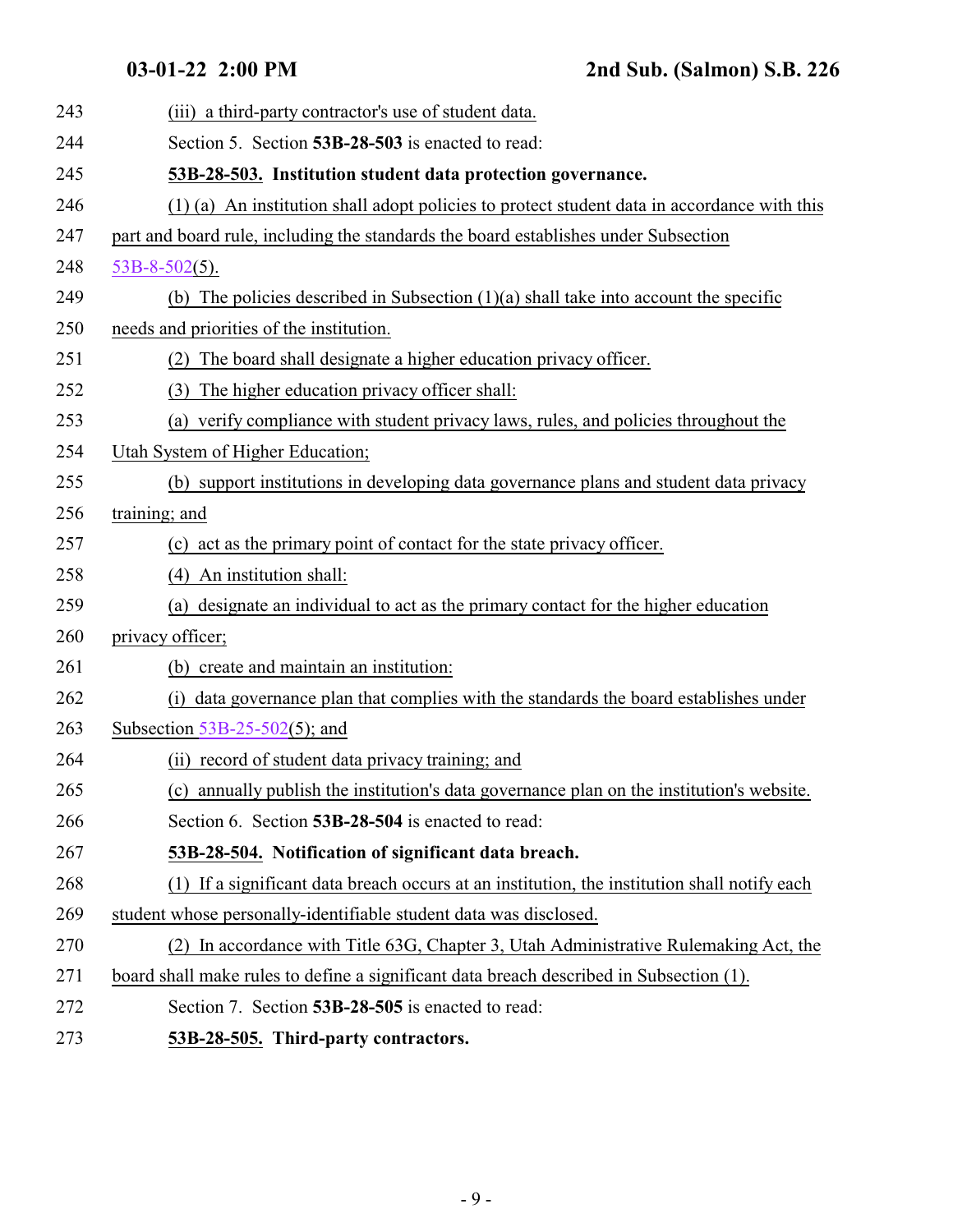| 274 | (1) A third-party contractor shall use personally identifiable student data received               |
|-----|----------------------------------------------------------------------------------------------------|
| 275 | under a contract with an education entity strictly for the purpose of providing the contracted     |
| 276 | product or service within the negotiated contract terms.                                           |
| 277 | (2) When contracting with a third-party contractor, an education entity, or a                      |
| 278 | government agency contracting on behalf of an education entity, shall:                             |
| 279 | (a) ensure that the contract terms comply with the standards the board establishes under           |
| 280 | Subsection $53B-28-502(5)$ ; and                                                                   |
| 281 | (b) require the following provisions in the contract:                                              |
| 282 | (i) requirements and restrictions related to the collection, use, storage, or sharing of           |
| 283 | student data by the third-party contractor that are necessary for the education entity to ensure   |
| 284 | compliance with the provisions of this part and board rule;                                        |
| 285 | (ii) a description of a person, or type of person, including an affiliate of the third-party       |
| 286 | contractor, with whom the third-party contractor may share student data;                           |
| 287 | (iii) provisions that, at the request of the education entity, govern the deletion of the          |
| 288 | student data received by the third-party contractor;                                               |
| 289 | (iv) except as provided in Subsection (4) and if required by the education entity,                 |
| 290 | provisions that prohibit the secondary use of personally identifiable student data by the          |
| 291 | third-party contractor; and                                                                        |
| 292 | (v) an agreement by the third-party contractor that, at the request of the education entity        |
| 293 | that is a party to the contract, the education entity or the education entity's designee may audit |
| 294 | the third-party contractor to verify compliance with the contract.                                 |
| 295 | (3) As authorized by law or court order, a third-party contractor shall share student data         |
| 296 | as requested by law enforcement.                                                                   |
| 297 | (4) A third-party contractor, as authorized by contract, may:                                      |
| 298 | (a) use student data for adaptive learning or customized student learning purposes;                |
| 299 | (b) market an educational application or product to a student if the third-party                   |
| 300 | contractor does not use student data, shared by or collected on behalf of an education entity, to  |
| 301 | market the educational application or product;                                                     |
| 302 | (c) use a recommendation engine to recommend to a student:                                         |
| 303 | content that relates to learning or employment, within the third-party contractor's<br>(i)         |
| 304 | application, if the recommendation is not motivated by payment or other consideration from         |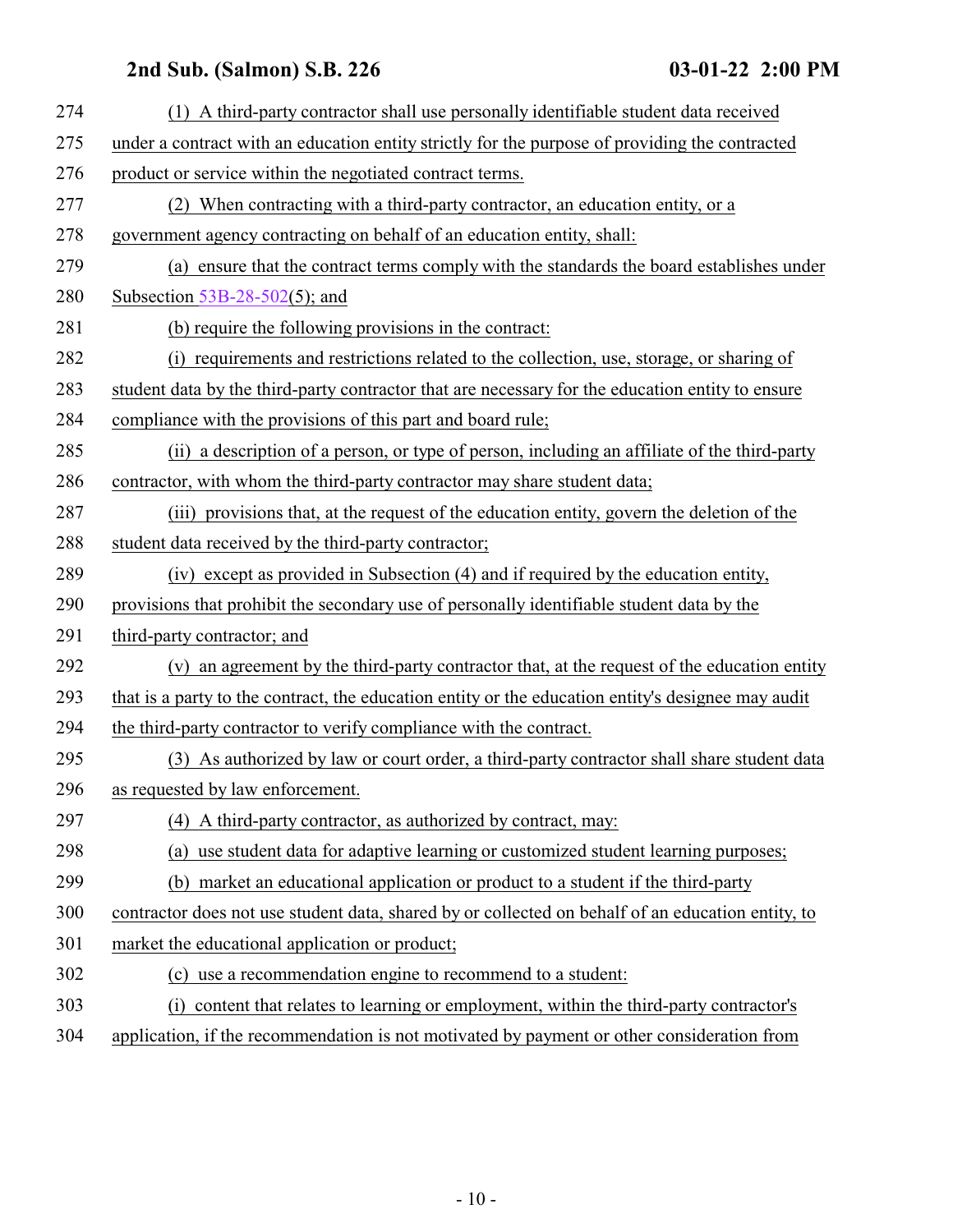| 305 | another party; or                                                                                   |
|-----|-----------------------------------------------------------------------------------------------------|
| 306 | (ii) services that relate to learning or employment, within the third-party contractor's            |
| 307 | application, if the recommendation is not motivated by payment or other consideration from          |
| 308 | another party;                                                                                      |
| 309 | (d) respond to a student request for information or feedback, if the content of the                 |
| 310 | response is not motivated by payment or other consideration from another party;                     |
| 311 | (e) use student data to allow or improve operability and functionality of the third-party           |
| 312 | contractor's application; or                                                                        |
| 313 | (f) identify for a student nonprofit institutions of higher education or scholarship                |
| 314 | providers that are seeking students who meet specific criteria:                                     |
| 315 | (i) regardless of whether the identified nonprofit institutions of higher education or              |
| 316 | scholarship providers provide payment or other consideration to the third-party contractor; and     |
| 317 | (ii) only if the third-party contractor obtains authorization in writing from:                      |
| 318 | (A) the student's parent, if the student is a minor; or                                             |
| 319 | (B) the student.                                                                                    |
| 320 | (5) At the completion of a contract with an education entity, if the contract has not               |
| 321 | been renewed, a third-party contractor shall return or delete upon the education entity's request   |
| 322 | all personally identifiable student data under the control of the education entity unless a student |
| 323 | or a minor student's parent consents to the maintenance of the personally identifiable student      |
| 324 | data.                                                                                               |
| 325 | $(6)$ (a) A third-party contractor may not:                                                         |
| 326 | except as provided in Subsection $(6)(b)$ , sell student data;<br>(i)                               |
| 327 | (ii) collect, use, or share student data, if the collection, use, or sharing of the student         |
| 328 | data is inconsistent with the third-party contractor's contract with the education entity; or       |
| 329 | (iii) use student data for targeted advertising.                                                    |
| 330 | (b) A person may obtain student data through the purchase of, merger with, or                       |
| 331 | otherwise acquiring a third-party contractor if the third-party contractor remains in compliance    |
| 332 | with this section.                                                                                  |
| 333 | The provisions of this section do not:                                                              |
| 334 | (a) apply to the use of a general audience application, including the access of a general           |
| 335 | audience application with login credentials created by a third-party contractor's application;      |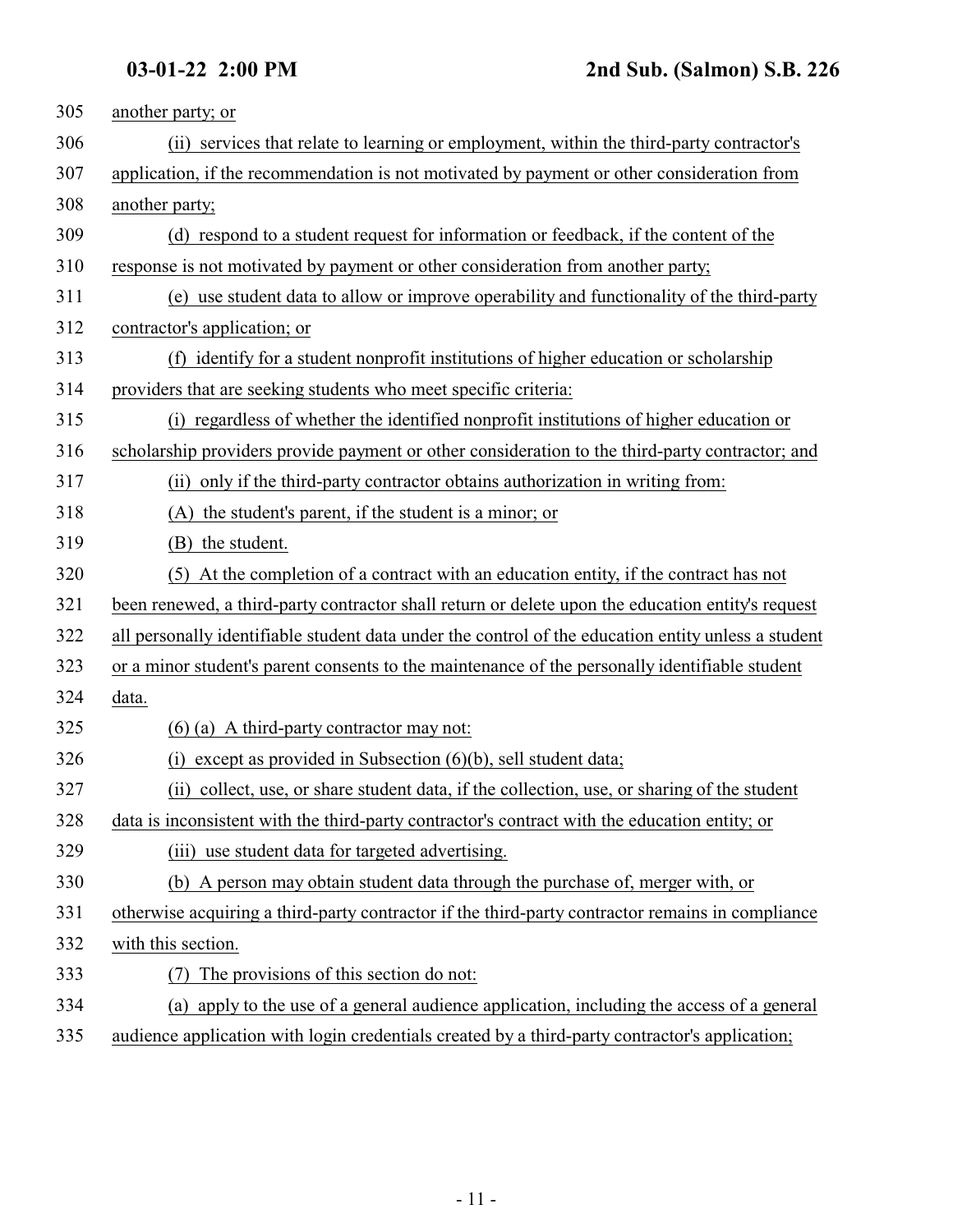<span id="page-11-0"></span>

| 336 | (b) apply if the student data is shared in accordance with the education entity's                   |
|-----|-----------------------------------------------------------------------------------------------------|
| 337 | directory information policy, as described in 34 C.F.R. Sec. 99.37;                                 |
| 338 | (c) apply to the providing of Internet service; or                                                  |
| 339 | (d) impose a duty on a provider of an interactive computer service, as defined in 47                |
| 340 | U.S.C. Sec. 230, to review or enforce compliance with this section.                                 |
| 341 | (8) A provision of this section that relates to a student's student data does not apply to a        |
| 342 | third-party contractor if the education entity or third-party contractor obtains authorization from |
| 343 | the following individual, in writing, to waive that provision:                                      |
| 344 | (a) the student's parent, if the student is a minor; or                                             |
| 345 | (b) the student.                                                                                    |
| 346 | Section 8. Section 53B-28-506 is enacted to read:                                                   |
| 347 | 53B-28-506. Penalties.                                                                              |
| 348 | (1) (a) An institution that contracts third-party contractor that knowingly or recklessly           |
| 349 | permits unauthorized collecting, sharing, or use of student data under this part:                   |
| 350 | (i) except as provided in Subsection $(1)(b)$ , may not enter into a future contract with an        |
| 351 | with the third-party contractor; and                                                                |
| 352 | (ii) may be required by the board to pay a civil penalty of up to \$25,000.                         |
| 353 | (b) An education entity may enter into a contract with a third-party contractor that                |
| 354 | knowingly or recklessly permitted unauthorized collecting, sharing, or use of student data if:      |
| 355 | (i) the education entity determines that the third-party contractor has corrected the               |
| 356 | errors that caused the unauthorized collecting, sharing, or use of student data; and                |
| 357 | (ii) the third-party contractor demonstrates:                                                       |
| 358 | (A) if the third-party contractor is under contract with the education entity, current              |
| 359 | compliance with this part; or                                                                       |
| 360 | (B) an ability to comply with the requirements of this part.                                        |
| 361 | (c) The board may assess the civil penalty described in Subsection $(1)(a)(ii)$ in                  |
| 362 | accordance with Title 63G, Chapter 4, Administrative Procedures Act.                                |
| 363 | (d) The board may bring an action in the district court of the county in which the office           |
| 364 | of the education entity is located, if necessary, to enforce payment of the civil penalty described |
| 365 | in Subsection $(1)(a)(ii)$ .                                                                        |
| 366 | (e) An individual who knowingly or intentionally permits unauthorized collecting,                   |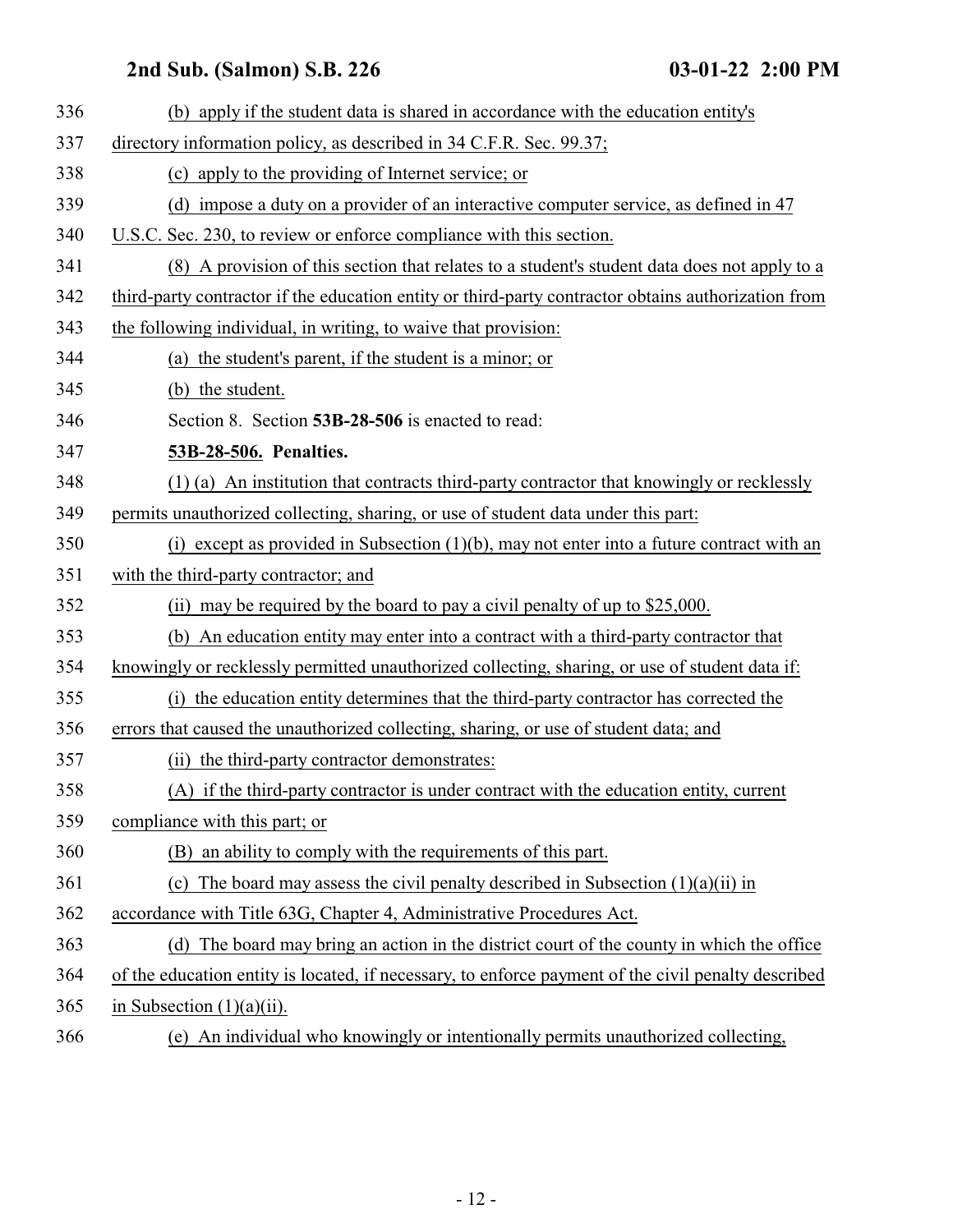<span id="page-12-0"></span>

| 367 | sharing, or use of student data may be found guilty of a class A misdemeanor.                 |
|-----|-----------------------------------------------------------------------------------------------|
| 368 | (2) (a) A student or a minor student's parent may bring an action against an institution      |
| 369 | in a court of competent jurisdiction for damages caused by a knowing or reckless violation of |
| 370 | Section 53B-28-505 by a third-party contractor that the institution contracts with under      |
| 371 | 53B-28-505.                                                                                   |
| 372 | (b) If the court finds that a third-party contractor has violated Section 53B-28-505, the     |
| 373 | court may order the institution to pay to the parent or student:                              |
| 374 | (i) damages; and                                                                              |
| 375 | $(ii) \; \text{costs}.$                                                                       |
| 376 | Section 9. Section 53B-33-101, which is renumbered from Section 35A-14-102 is                 |
| 377 | renumbered and amended to read:                                                               |
| 378 | $[35A-14-102]$ .<br>53B-33-101. Definitions.                                                  |
| 379 | As used in this chapter:                                                                      |
| 380 | (1) "Advisory board" means the Utah Data Research Advisory Board created in Section           |
| 381 | $[35A-14-203]$ 53B-33-203.                                                                    |
| 382 | (2) "Center" means the Utah Data Research Center created in Section 53B-33-201.               |
| 383 | (3) "Data" means any information about a person stored in a physical or electronic            |
| 384 | record.                                                                                       |
| 385 | (4) "Data research program" means the data maintained by the center in accordance             |
| 386 | with Section [35A-14-301] 53B-33-301.                                                         |
| 387 | (5) "De-identified data" means data about a person that cannot, without additional            |
| 388 | information, identify the person to another person or machine.                                |
| 389 | (6) "Director" means the director of the [Workforce Research and Analysis Division]           |
| 390 | Utah Data Research Center created in Section 53B-33-201.                                      |
| 391 | "Institution of higher education" means an institution of higher education described          |
| 392 | in Section $53B-1-102$ .                                                                      |
| 393 | $[\overline{77}]$ (8) "Participating entity" means:                                           |
| 394 | (a) the State Board of Education, which includes the director as defined in Section           |
| 395 | 53E-10-701;                                                                                   |
| 396 | (b) the [ <i>Utah Board of Higher Education</i> ] board;                                      |
| 397 | (c) the Department of Workforce Services; and                                                 |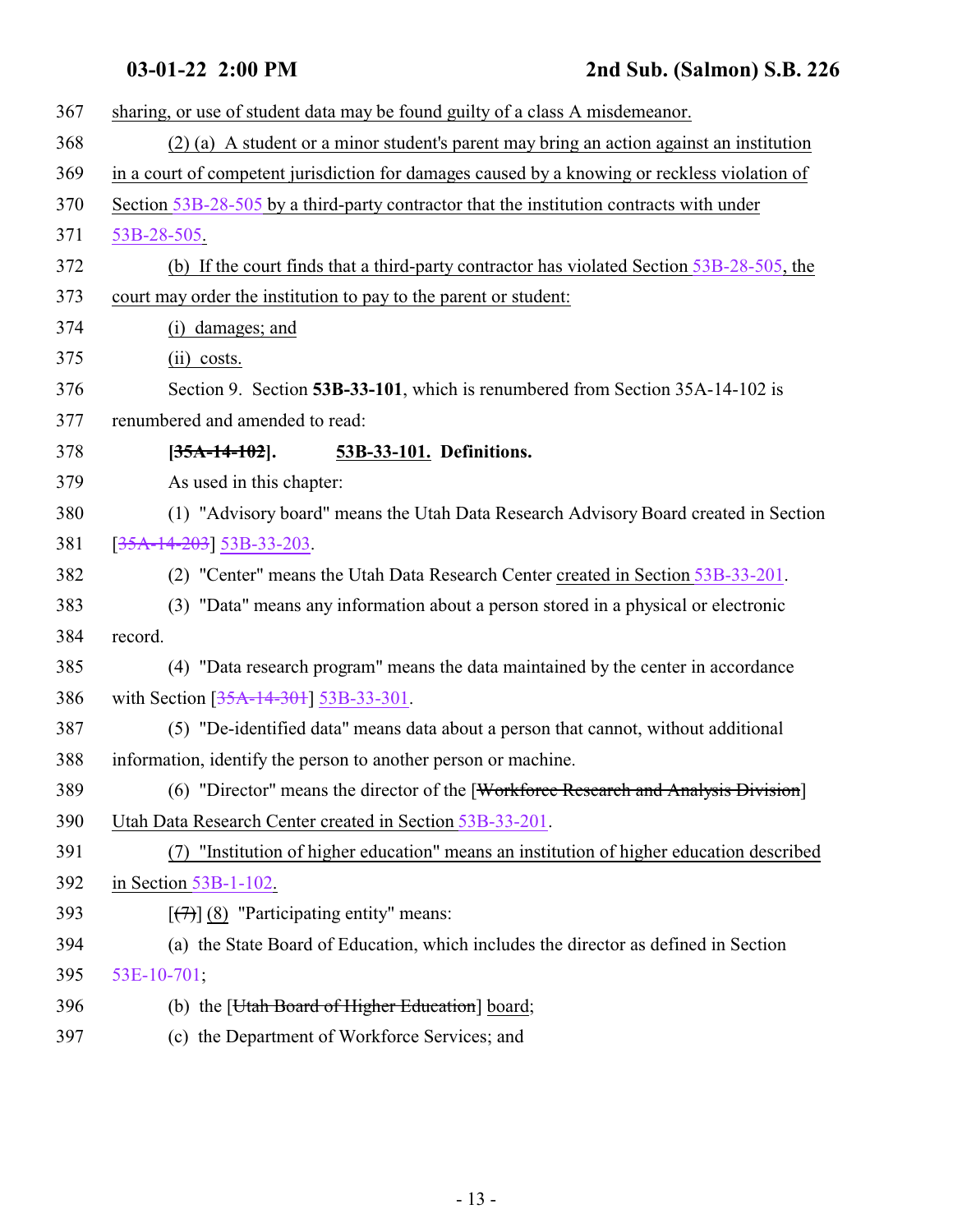### **2nd Sub. (Salmon) S.B. 226**

<span id="page-13-1"></span><span id="page-13-0"></span>

| 398 | (d) the Department of Health and Human Services.                                            |
|-----|---------------------------------------------------------------------------------------------|
| 399 | "Unique student identifier" means the same as that term is defined in Section<br>(9)        |
| 400 | 53E-4-308.                                                                                  |
| 401 | Section 10. Section 53B-33-201, which is renumbered from Section 35A-14-201 is              |
| 402 | renumbered and amended to read:                                                             |
| 403 | 53B-33-201. Utah Data Research Center -- Creation.<br>$[35A-14-201]$ .                      |
| 404 | The Utah Data Research Center is created within the [Workforce Research and Analysis        |
| 405 | Division within the department] Utah system of higher education.                            |
| 406 | Section 11. Section 53B-33-202, which is renumbered from Section 35A-14-203 is              |
| 407 | renumbered and amended to read:                                                             |
| 408 | 53B-33-202. Utah Data Research Advisory Board --<br>$[35A-14-203]$ .                        |
| 409 | <b>Composition -- Appointment.</b>                                                          |
| 410 | (1) There is created the Utah Data Research Advisory Board [in accordance with this         |
| 411 | section].                                                                                   |
| 412 | (2) The [ <i>Utah Data Research Advisory Board</i> ] advisory board is composed of the      |
| 413 | following members:                                                                          |
| 414 | (a) the state superintendent of the State Board of Education or the state superintendent's  |
| 415 | designee;                                                                                   |
| 416 | (b) the commissioner [of higher education or the commissioner of higher education's]        |
| 417 | or the commissioner's designee;                                                             |
| 418 | (c) the executive director of the Department of Workforce Services or the executive         |
| 419 | director's designee; and                                                                    |
| 420 | (d) the executive director of the Department of Health and Human Services or the            |
| 421 | executive director's designee.                                                              |
| 422 | (3) The [executive director] commissioner shall serve as chair.                             |
| 423 | (4) A member of the advisory board:                                                         |
| 424 | (a) except to the extent a member's service on the advisory board is related to the         |
| 425 | member's duties outside of the advisory board, may not receive compensation or benefits for |
| 426 | the member's service; and                                                                   |
| 427 | (b) may receive per diem and travel expenses in accordance with:                            |
| 428 | (i) Section $63A-3-106$ ;                                                                   |

- 14 -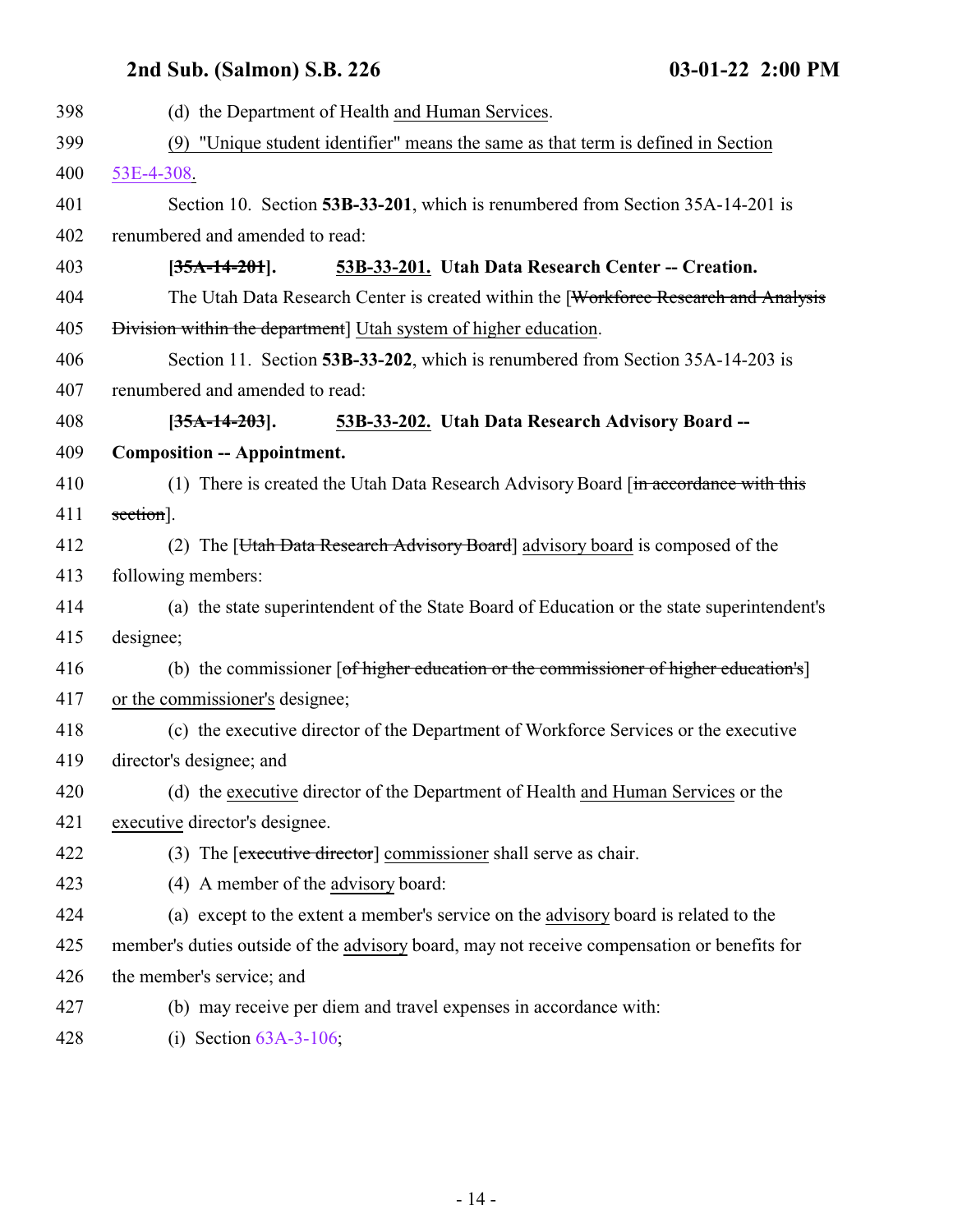<span id="page-14-1"></span><span id="page-14-0"></span>

| 429 | (ii) Section $63A-3-107$ ; and                                                            |
|-----|-------------------------------------------------------------------------------------------|
| 430 | (iii) rules made by the Division of Finance under Sections $63A-3-106$ and $63A-3-107$ .  |
| 431 | Section 12. Section 53B-33-203, which is renumbered from Section 35A-14-204 is            |
| 432 | renumbered and amended to read:                                                           |
| 433 | 53B-33-203. Director -- Additional staff -- Administrative<br>$[35A-14-204]$ .            |
| 434 | support.                                                                                  |
| 435 | (1) The commissioner shall appoint a director $[\text{shall}]$ to manage the day-to-day   |
| 436 | operations of the center.                                                                 |
| 437 | (2) The director may, with the [department's] commissioner's approval, hire staff,        |
| 438 | including:                                                                                |
| 439 | (a) data scientists;                                                                      |
| 440 | (b) data technology experts; and                                                          |
| 441 | (c) data security experts.                                                                |
| 442 | Section 13. Section 53B-33-301, which is renumbered from Section 35A-14-301 is            |
| 443 | renumbered and amended to read:                                                           |
| 444 | 53B-33-301. Data research program.<br>$[35A-14-301]$ .                                    |
| 445 | (1) The center shall establish a data research program for the purpose of analyzing data  |
| 446 | that is:                                                                                  |
| 447 | (a) collected over time;                                                                  |
| 448 | (b) aggregated from multiple sources; and                                                 |
| 449 | (c) connected and de-identified.                                                          |
| 450 | (2) The center may, in order to establish the data research program described in          |
| 451 | Subsection $(1)$ :                                                                        |
| 452 | (a) acquire property or equipment in order to store aggregated, connected, and            |
| 453 | de-identified data derived from data contributed by the participating entities; or        |
| 454 | (b) contract with a private entity in accordance with Title 63G, Chapter 6a, Utah         |
| 455 | Procurement Code, or with a state government entity to:                                   |
| 456 | (i) store aggregated, connected, and de-identified data derived from data contributed by  |
| 457 | the participating entities; or                                                            |
| 458 | (ii) utilize existing aggregated, connected, and de-identified data maintained by a state |
| 459 | government entity.                                                                        |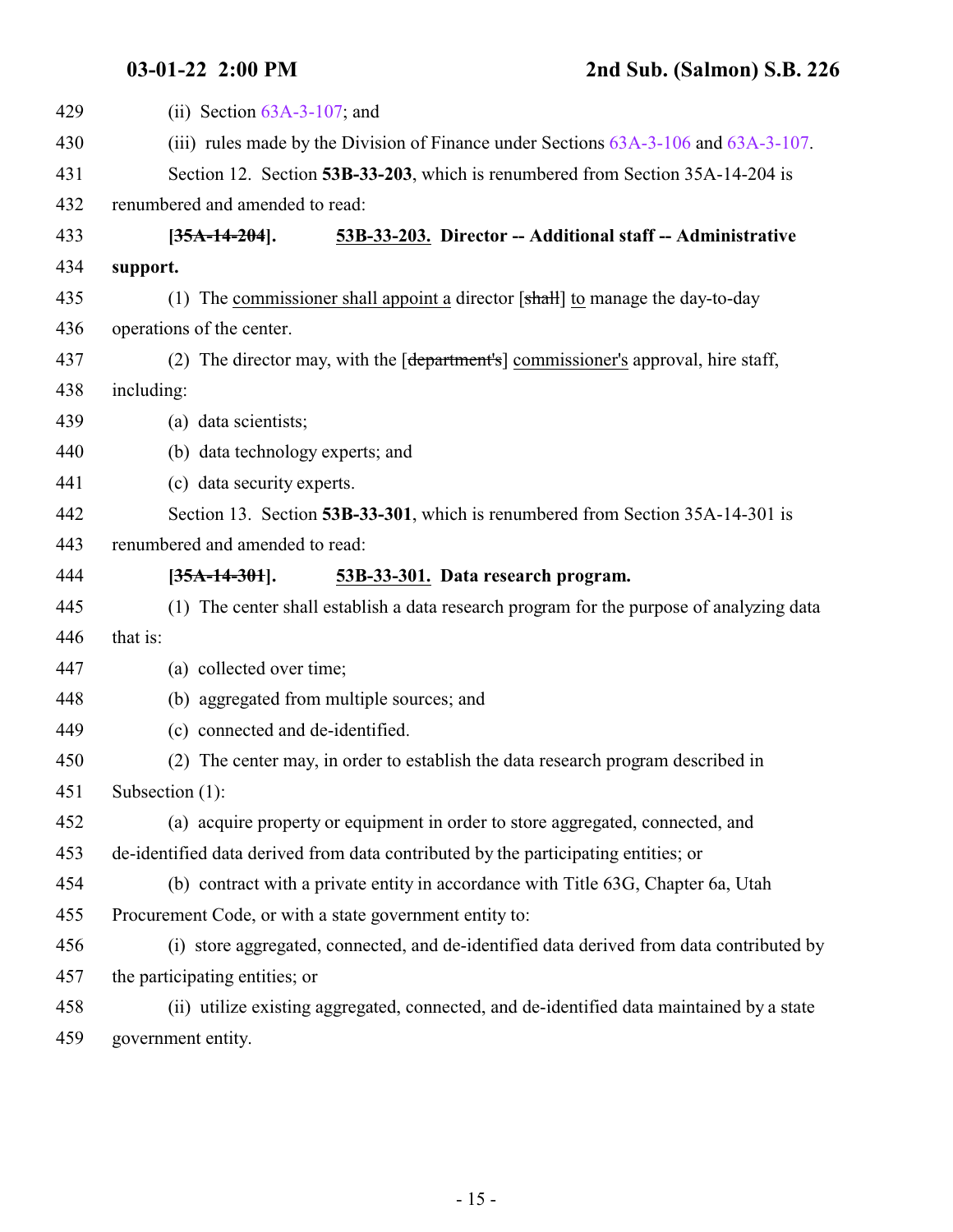<span id="page-15-0"></span>

| 460 | (3) A participating entity shall contribute data to the data research program described in      |
|-----|-------------------------------------------------------------------------------------------------|
| 461 | Subsection (1) within guidelines established by the center.                                     |
| 462 | (4) The center may only release data maintained by the center in accordance with the            |
| 463 | procedures described in this chapter.                                                           |
| 464 | (5) The center shall:                                                                           |
| 465 | (a) as directed by the board, serve as a repository in the state of data from institutions      |
| 466 | of higher education;                                                                            |
| 467 | (b) collaborate with the board and the State Board of Education to coordinate access to         |
| 468 | the unique student identifier of a public education student who later attends an institution of |
| 469 | higher education in accordance with Sections 53B-1-109 and 53E-4-308;                           |
| 470 | (c) develop, establish, and maintain programs that promote access to data from                  |
| 471 | institutions of higher education;                                                               |
| 472 | (d) identify initiatives that leverage education data that will improve a state citizen's       |
| 473 | ability to:                                                                                     |
| 474 | access services at an institution of higher education; or<br>(i)                                |
| 475 | (ii) graduate with a postsecondary certificate or degree; and                                   |
| 476 | (e) perform all other duties provided in this chapter.                                          |
| 477 | The director shall identify the resources necessary to successfully implement<br>(6)            |
| 478 | initiatives described in Subsection $(5)(d)$ , in accordance with Section $53B-7-101$ .         |
| 479 | The center may:                                                                                 |
| 480 | employ staff necessary to carry out the center's duties;<br>(a)                                 |
| 481 | (b) purchase, own, create, or maintain equipment necessary to:                                  |
| 482 | (i) collect data from the participating entities;                                               |
| 483 | (ii) connect and de-identify data collected by the center;                                      |
| 484 | store connected and de-identified data; or<br>(iii)                                             |
| 485 | (iv) conduct research on data stored or obtained by the center; or                              |
| 486 | contract with a private entity, another state or federal entity, or a political<br>(c)          |
| 487 | subdivision of the state to carry out the center's duties as provided in this chapter.          |
| 488 | $[5]$ (8) The data research program is not subject to Title 63G, Chapter 2, Government          |
| 489 | Records Access and Management Act.                                                              |
| 490 | Section 14. Section 53B-33-302, which is renumbered from Section 35A-14-302 is                  |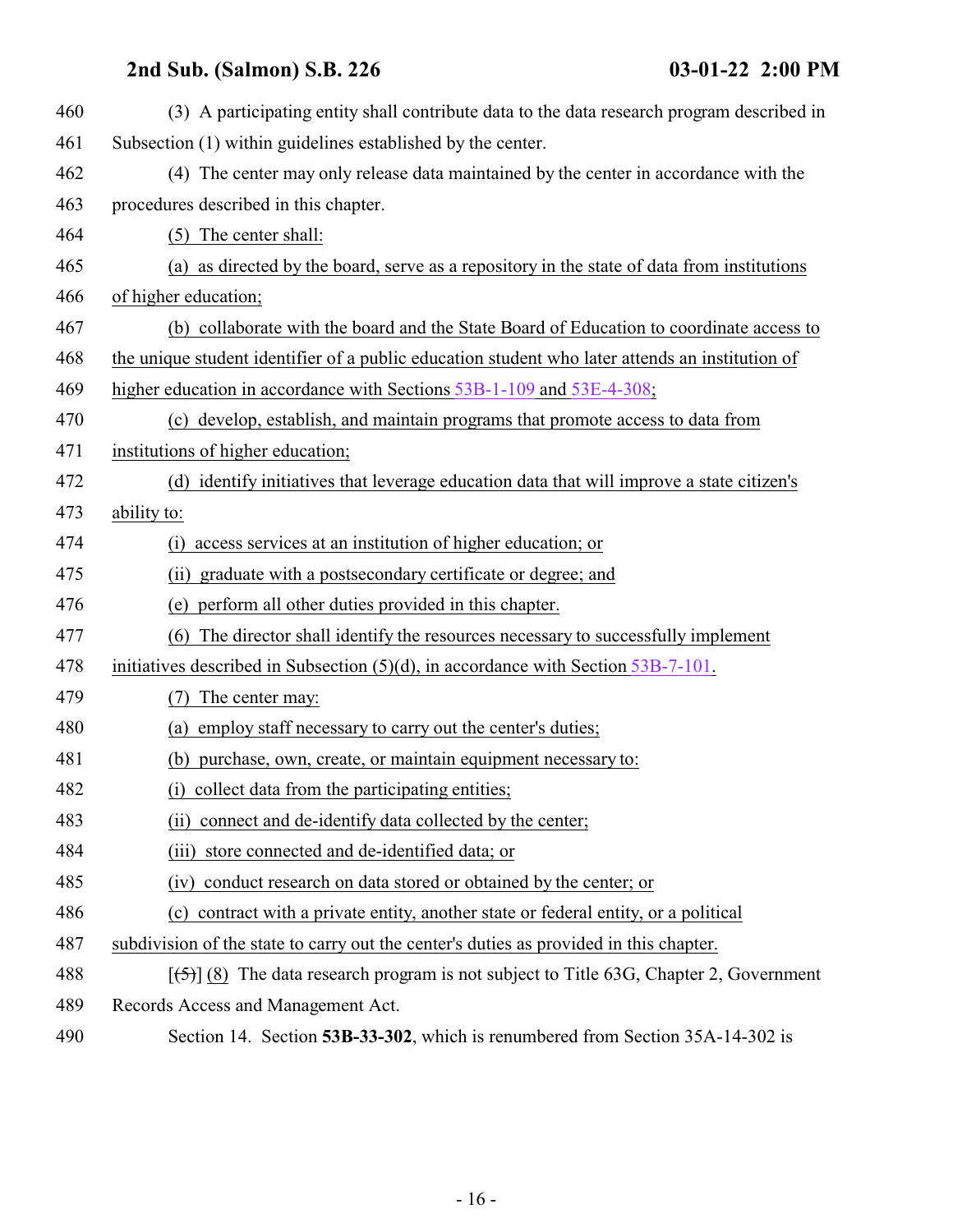| 491 | renumbered and amended to read:                                                                   |
|-----|---------------------------------------------------------------------------------------------------|
| 492 | 53B-33-302. Data research requests.<br>$[35A-14-302]$ .                                           |
| 493 | (1) The center shall use data that the center maintains or that a participating entity            |
| 494 | contributes to the data research program under Section [35A-14-301] 53B-33-301 to conduct         |
| 495 | research for the purpose of developing public policy for the state.                               |
| 496 | (2) The director, with consultation by the advisory board, shall create a prioritized list        |
| 497 | of data research for the center to conduct using the data research program each year.             |
| 498 | $(3)$ (a) In developing the list described in Subsection (2), the center shall accept data        |
| 499 | research requests from:                                                                           |
| 500 | (i) a legislative committee or a legislative staff office;                                        |
| 501 | (ii) the governor or an executive branch agency;                                                  |
| 502 | (iii) the State Board of Education; and                                                           |
| 503 | (iv) the [ <i>Htah Board of Higher Education</i> ] board.                                         |
| 504 | $(f0)$ The department shall begin accepting the data research requests described in               |
| 505 | Subsection $(3)(a)$ on July 1, 2017.                                                              |
| 506 | $[\text{(-c)}]$ (b) The center shall report the list described in Subsection (2) to the Education |
| 507 | Interim Committee before December 1 of each year.                                                 |
| 508 | (4) In addition to conducting data research in accordance with the prioritized list               |
| 509 | described in Subsection (2), the center may use additional resources to prepare data research at  |
| 510 | the request of:                                                                                   |
| 511 | (a) a state government entity;                                                                    |
| 512 | (b) a political subdivision of the state;                                                         |
| 513 | (c) a private entity; or                                                                          |
| 514 | (d) a member of the public.                                                                       |
| 515 | (5) The director, with approval by the advisory board, shall determine, for a data                |
| 516 | research request described in Subsection (4):                                                     |
| 517 | (a) whether the center has the resources to complete the data research request;                   |
| 518 | (b) the order in which the center shall complete the data research request, if at all; and        |
| 519 | (c) a reasonable estimated cost for the request.                                                  |
| 520 | The center, after evaluating a request under Subsection (5), shall:<br>(6)                        |
| 521 | (a) provide the person that requested the data research with a cost estimate; and                 |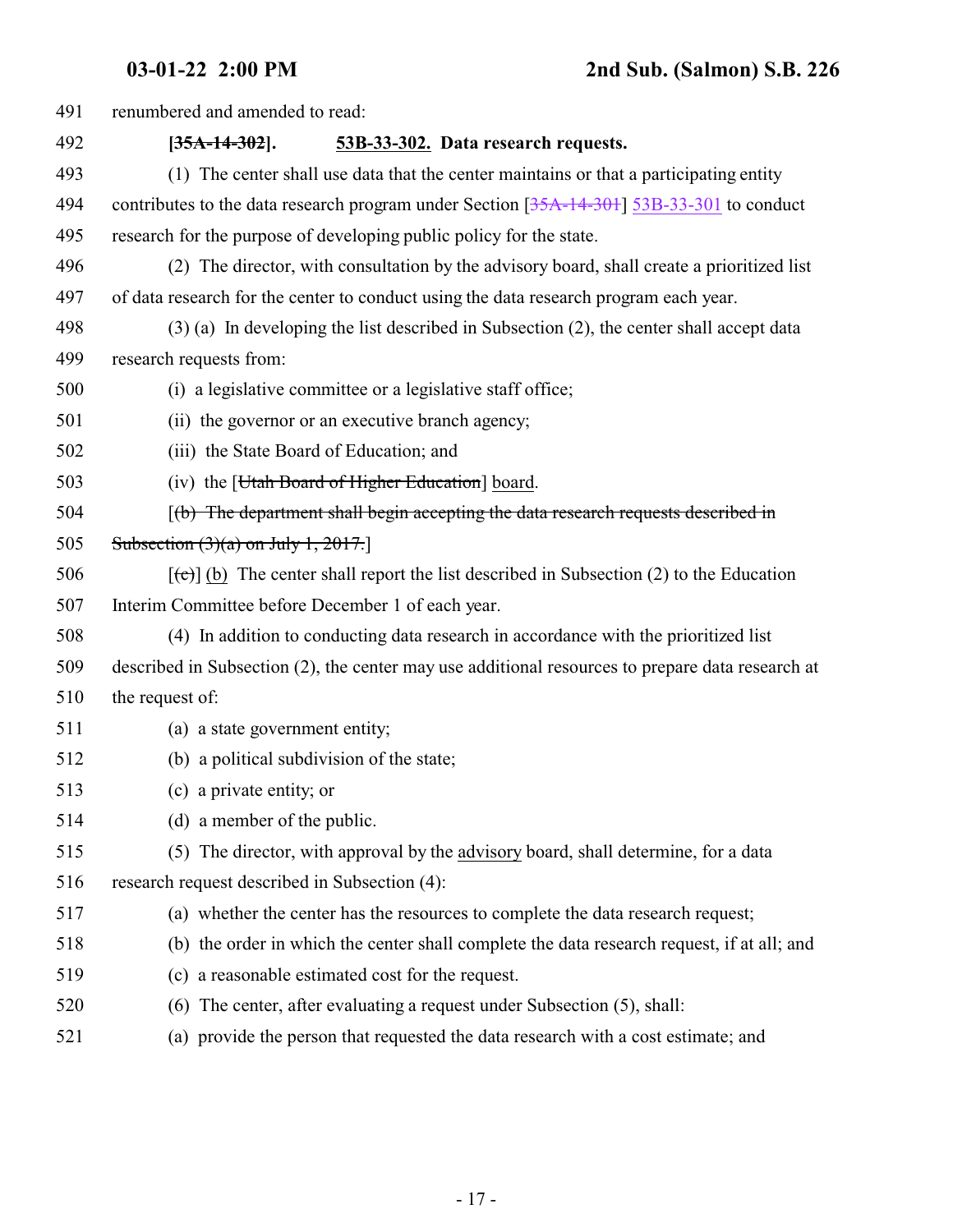<span id="page-17-0"></span>

| 522 | (b) require, before accepting a data research request, that the person that submitted the       |
|-----|-------------------------------------------------------------------------------------------------|
| 523 | data research request agree to pay, once the data research is complete, the full cost of        |
| 524 | completing the data research request as determined by the center under Subsection (5).          |
| 525 | (7) The center shall make available to the public, on a website maintained by the               |
| 526 | center, any data research request that the center completes under this section.                 |
| 527 | (8) The center shall ensure that any data contained in a completed data research request        |
| 528 | is de-identified.                                                                               |
| 529 | (9) The center shall:                                                                           |
| 530 | (a) establish, by rule made in accordance with Title 63G, Chapter 3, Utah                       |
| 531 | Administrative Rulemaking Act:                                                                  |
| 532 | (i) procedures for submitting a data research request under this section;                       |
| 533 | (ii) criteria to determine how to prioritize data research requests; and                        |
| 534 | (iii) minimum standards for information a person is required to include in a data               |
| 535 | research request; and                                                                           |
| 536 | (b) create a fee schedule in accordance with Section $63J-1-504$ for completing a data          |
| 537 | research request.                                                                               |
| 538 | (10) In addition to submitting a data research request under Subsection (4), a                  |
| 539 | participating entity, executive branch agency, or legislative staff office may request, and the |
| 540 | center may release, a data set from the data research program if the data set is:               |
| 541 | (a) connected;                                                                                  |
| 542 | (b) aggregated; and                                                                             |
| 543 | (c) de-identified.                                                                              |
| 544 | $(11)$ (a) The center shall use any fee the center collects under this section to cover the     |
| 545 | center's costs to administer this chapter.                                                      |
| 546 | (b) The center shall deposit any fee the center collects under this section not used to         |
| 547 | cover the center's costs into the General Fund.                                                 |
| 548 | Section 15. Section 53B-33-303, which is renumbered from Section 35A-14-303 is                  |
| 549 | renumbered and amended to read:                                                                 |
| 550 | $[35A-14-303]$ .<br>53B-33-303. Data visualization access.                                      |
| 551 | (1) In addition to performing data research and responding to data research requests            |
| 552 | under Section $[35A-14-302]$ 53B-33-302, the center shall create an online data visualization   |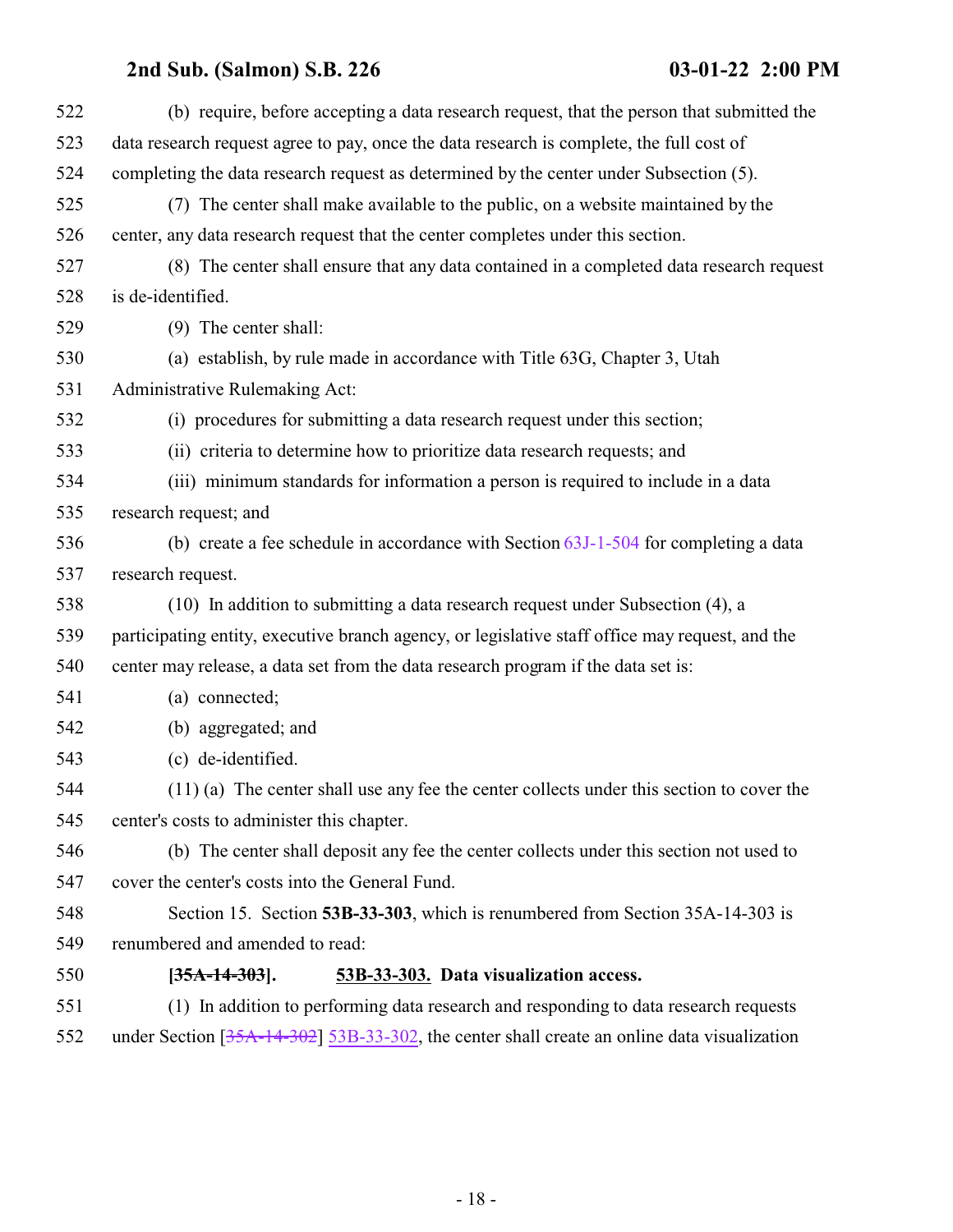<span id="page-18-1"></span><span id="page-18-0"></span>

| 553 | portal that provides access to the public to connected, aggregated, and de-identified data in the |
|-----|---------------------------------------------------------------------------------------------------|
| 554 | program.                                                                                          |
| 555 | (2) The data visualization portal described in Subsection (1) shall include role-based            |
| 556 | dashboards that:                                                                                  |
| 557 | (a) allow a user to query data in the program;                                                    |
| 558 | (b) integrate real-time data; and                                                                 |
| 559 | (c) allow a user to view queried data in a customizable environment.                              |
| 560 | Section 16. Section 53B-33-304, which is renumbered from Section 35A-14-304 is                    |
| 561 | renumbered and amended to read:                                                                   |
| 562 | 53B-33-304. Reporting.<br>$[35A-14-304]$ .                                                        |
| 563 | (1) The center shall report to the Education Interim Committee:                                   |
| 564 | (a) before July 1 of each year regarding the center's:                                            |
| 565 | (i) research and services priorities for the year; $\lceil \frac{and}{ } \rceil$                  |
| 566 | (ii) completed research from the previous year; and                                               |
| 567 | (iii) activities and accomplishments in the previous year; and                                    |
| 568 | (b) before December 1 of each year, the center's ongoing data research and services               |
| 569 | priority list described in Subsection $[35A-14-302(2)]$ 53B-33-302(2).                            |
| 570 | (2) The Education Interim Committee shall provide the center ongoing input regarding              |
| 571 | the center's activities and data research priorities.                                             |
| 572 | Section 17. Section 53E-1-201 is amended to read:                                                 |
| 573 | 53E-1-201. Reports to and action required of the Education Interim Committee.                     |
| 574 | (1) In accordance with applicable provisions and Section $68-3-14$ , the following                |
| 575 | recurring reports are due to the Education Interim Committee:                                     |
| 576 | (a) the report described in Section 9-22-109 by the STEM Action Center Board,                     |
| 577 | including the information described in Section $9-22-113$ on the status of the computer science   |
| 578 | initiative and Section 9-22-114 on the Computing Partnerships Grants Program;                     |
| 579 | (b) the prioritized list of data research described in Section $[35A-14-302]$ 53B-33-302          |
| 580 | and the report on research and activities described in Section [35A-14-304] 53B-33-304 by the     |
| 581 | Utah Data Research Center;                                                                        |
| 582 | (c) the report described in Section 35A-15-303 by the State Board of Education on                 |
| 583 | preschool programs;                                                                               |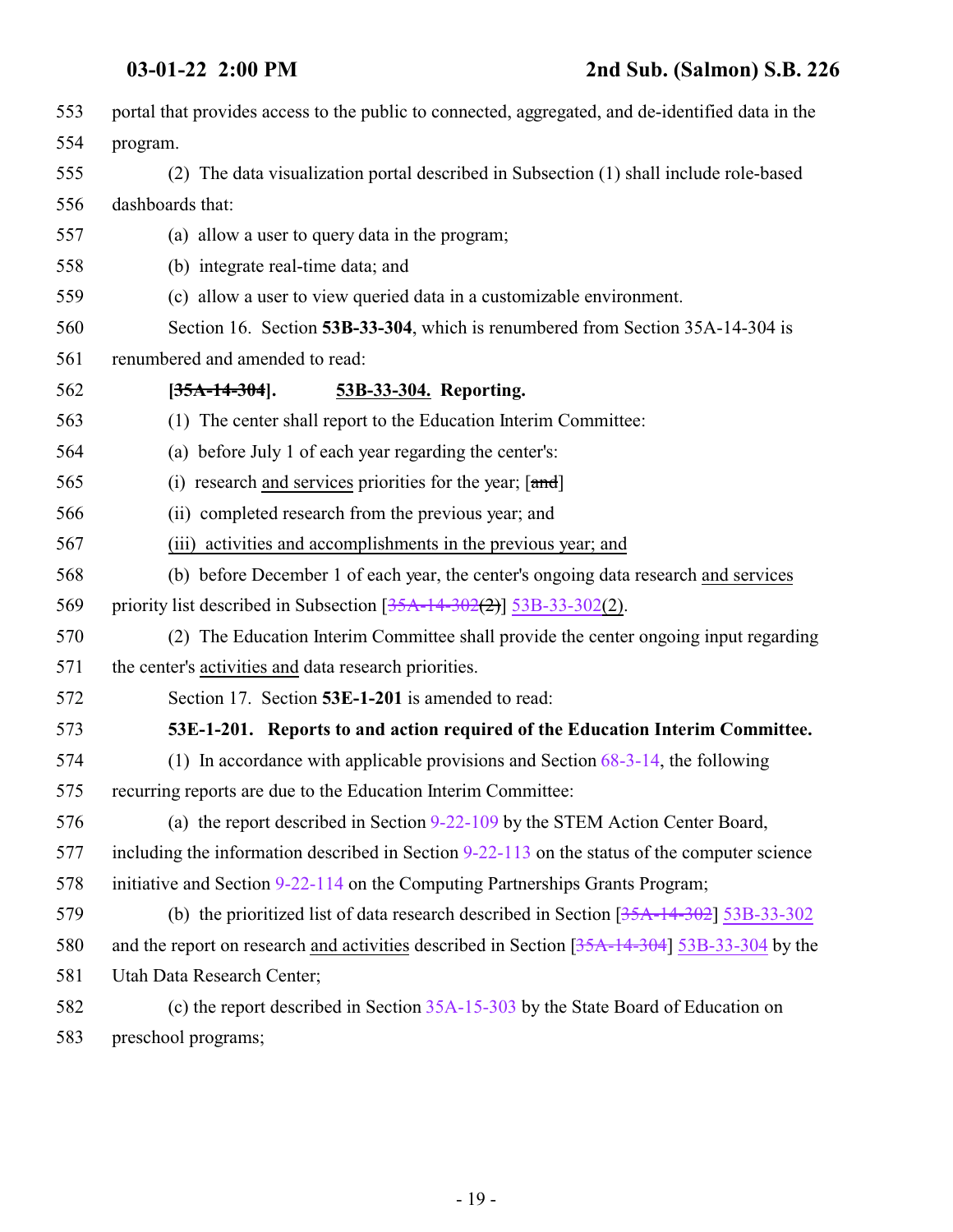| 584 | (d) the report described in Section $53B-1-402$ by the Utah Board of Higher Education          |
|-----|------------------------------------------------------------------------------------------------|
| 585 | on career and technical education issues and addressing workforce needs;                       |
| 586 | (e) the annual report of the Utah Board of Higher Education described in Section               |
| 587 | $53B-1-402$ ;                                                                                  |
| 588 | (f) the reports described in Section $53B-28-401$ by the Utah Board of Higher Education        |
| 589 | regarding activities related to campus safety;                                                 |
| 590 | (g) the State Superintendent's Annual Report by the state board described in Section           |
| 591 | $53E-1-203$ ;                                                                                  |
| 592 | (h) the annual report described in Section $53E-2-202$ by the state board on the strategic     |
| 593 | plan to improve student outcomes;                                                              |
| 594 | (i) the report described in Section 53E-8-204 by the state board on the Utah Schools for       |
| 595 | the Deaf and the Blind;                                                                        |
| 596 | (i) the report described in Section $53E-10-703$ by the Utah Leading through Effective,        |
| 597 | Actionable, and Dynamic Education director on research and other activities;                   |
| 598 | (k) the report described in Section $53F-4-203$ by the state board and the independent         |
| 599 | evaluator on an evaluation of early interactive reading software;                              |
| 600 | (1) the report described in Section 53F-4-407 by the state board on UPSTART;                   |
| 601 | (m) the reports described in Sections $53F-5-214$ and $53F-5-215$ by the state board           |
| 602 | related to grants for professional learning and grants for an elementary teacher preparation   |
| 603 | assessment; and                                                                                |
| 604 | (n) the report described in Section $53F-5-405$ by the State Board of Education                |
| 605 | regarding an evaluation of a partnership that receives a grant to improve educational outcomes |
| 606 | for students who are low income.                                                               |
| 607 | (2) In accordance with applicable provisions and Section $68-3-14$ , the following             |
| 608 | occasional reports are due to the Education Interim Committee:                                 |
| 609 | (a) the report described in Section $35A-15-303$ by the School Readiness Board by              |
| 610 | November 30, 2020, on benchmarks for certain preschool programs;                               |
| 611 | (b) the report described in Section 53B-28-402 by the Utah Board of Higher Education           |
| 612 | on or before the Education Interim Committee's November 2021 meeting;                          |
| 613 | (c) the reports described in Section $53E-3-520$ by the state board regarding cost centers     |
| 614 | and implementing activity based costing;                                                       |
|     |                                                                                                |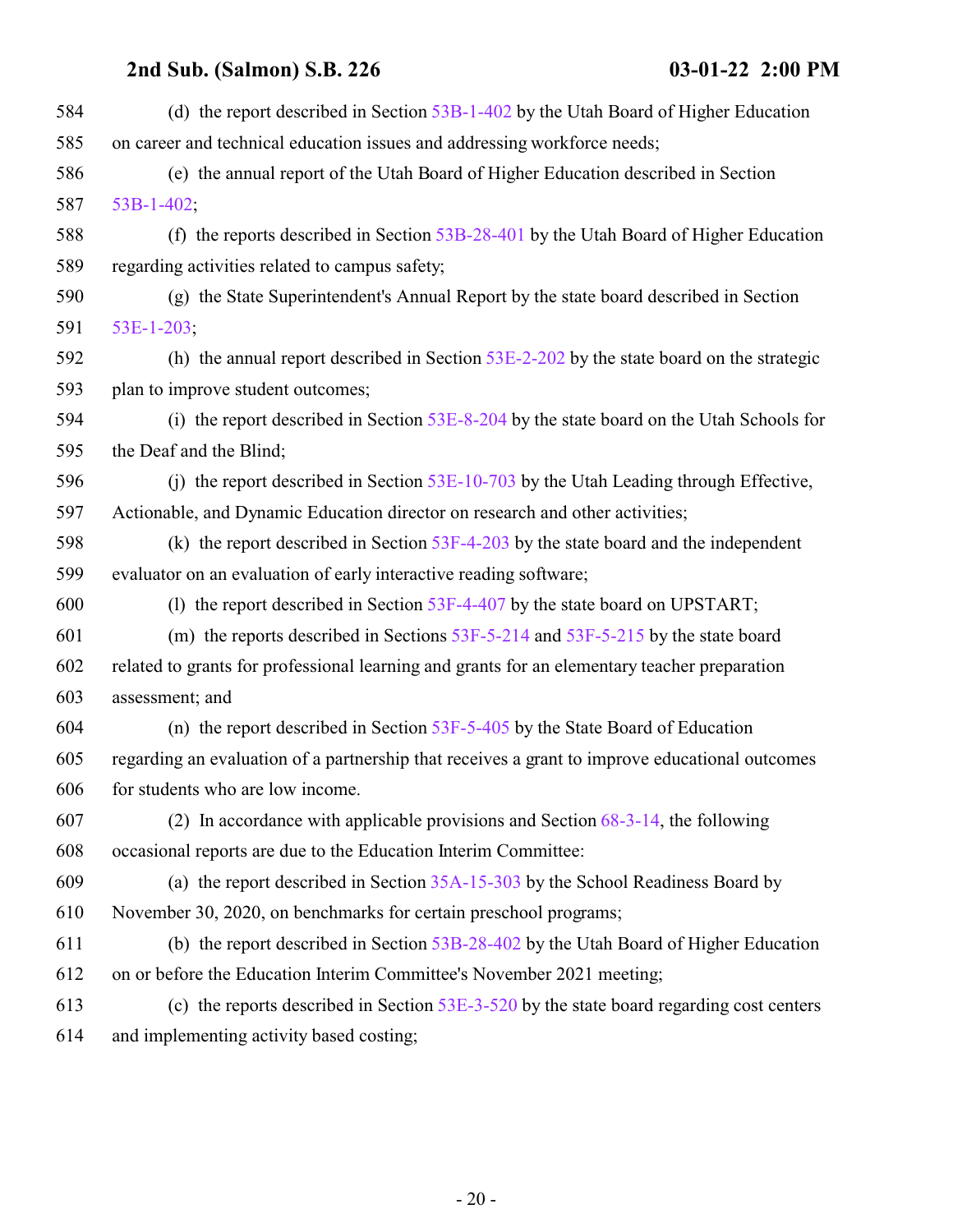<span id="page-20-0"></span>

| 615 | (d) if required, the report described in Section $53E-4-309$ by the state board explaining   |
|-----|----------------------------------------------------------------------------------------------|
| 616 | the reasons for changing the grade level specification for the administration of specific    |
| 617 | assessments;                                                                                 |
| 618 | (e) if required, the report described in Section $53E-5-210$ by the state board of an        |
| 619 | adjustment to the minimum level that demonstrates proficiency for each statewide assessment; |
| 620 | (f) in 2022 and in 2023, on or before November 30, the report described in Subsection        |
| 621 | 53E-10-309(7) related to the PRIME pilot program;                                            |
| 622 | (g) the report described in Section $53E-10-702$ by Utah Leading through Effective,          |
| 623 | Actionable, and Dynamic Education;                                                           |
| 624 | (h) if required, the report described in Section $53F-2-513$ by the state board evaluating   |
| 625 | the effects of salary bonuses on the recruitment and retention of effective teachers in high |
| 626 | poverty schools;                                                                             |
| 627 | (i) upon request, the report described in Section $53F-5-207$ by the state board on the      |
| 628 | Intergenerational Poverty Intervention Grants Program;                                       |
| 629 | (j) the report described in Section $53F-5-210$ by the state board on the Educational        |
| 630 | Improvement Opportunities Outside of the Regular School Day Grant Program;                   |
| 631 | (k) the report described in Section $53G-7-503$ by the state board regarding fees that       |
| 632 | LEAs charge during the 2020-2021 school year;                                                |
| 633 | (1) the reports described in Section $53G-11-304$ by the state board regarding proposed      |
| 634 | rules and results related to educator exit surveys;                                          |
| 635 | (m) the report described in Section $62A-15-117$ by the Division of Substance Abuse          |
| 636 | and Mental Health, the State Board of Education, and the Department of Health regarding      |
| 637 | recommendations related to Medicaid reimbursement for school-based health services; and      |
| 638 | (n) the reports described in Section $63C-19-202$ by the Higher Education Strategic          |
| 639 | Planning Commission.                                                                         |
| 640 | Section 18. Section 53E-4-308 is amended to read:                                            |
| 641 | 53E-4-308. Unique student identifier -- Coordination of higher education and                 |
| 642 | public education information technology systems -- Coordination of preschool and public      |
| 643 | education information technology systems.                                                    |
| 644 | (1) As used in this section, "unique student identifier" means an alphanumeric code          |
| 645 | assigned to each public education student for identification purposes, which:                |
|     |                                                                                              |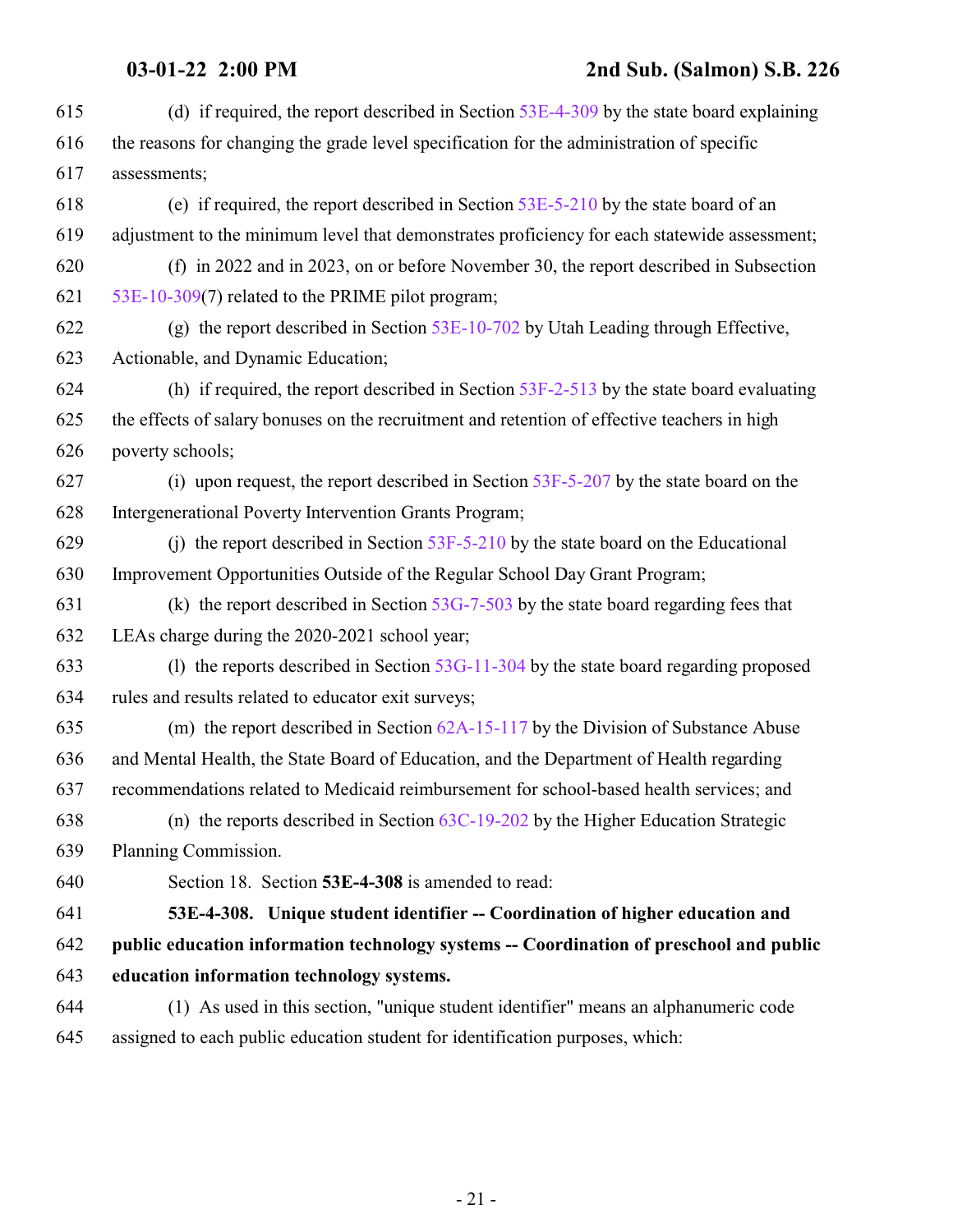<span id="page-21-0"></span> (a) is not assigned to any former or current student; and (b) does not incorporate personal information, including a birth date or Social Security number. (2) The state board, through the state superintendent, shall assign each public education student a unique student identifier, which shall be used to track individual student performance on achievement tests administered under this part. (3) The state board and the Utah Board of Higher Education, in collaboration with the Utah Data Research Center created in Section [53B-33-201](#page-13-0), shall: (a) coordinate public education and higher education information technology systems to allow individual student academic achievement to be tracked through both education systems in accordance with this section and Section [53B-1-109](#page-4-0)[.]; and  $(657$  [(4)] (b) [The state board and the Utah Board of Higher Education shall] coordinate access to the unique student identifier of a public education student who later attends an institution within the state system of higher education.  $[\frac{1}{5}]$  (4) (a) The state board and the Department of Workforce Services shall coordinate assignment of a unique student identifier to each student enrolled in a program described in Title 35A, Chapter 15, Preschool Programs. 663 (b) A unique student identifier assigned to a student under Subsection  $[\frac{15}{2}] (4)(a)$  shall remain the student's unique student identifier used by the state board when the student enrolls in a public school in kindergarten or a later grade. (c) The state board, the Department of Workforce Services, and a contractor as defined in Section [53F-4-401](http://le.utah.gov/UtahCode/SectionLookup.jsp?section=53f-4-401&session=2022GS), shall coordinate access to the unique student identifier of a preschool student who later attends an LEA. Section 19. Section **53E-10-706** is amended to read: **53E-10-706. Electronic resources -- Research clearinghouse.** (1) The state board shall publish a ULEAD website containing information provided by the director as described in this part. (2) The director shall within two years of appointment: (a) develop and maintain a research clearinghouse publicly available through the website described in Subsection (1); and (b) include in the research clearinghouse: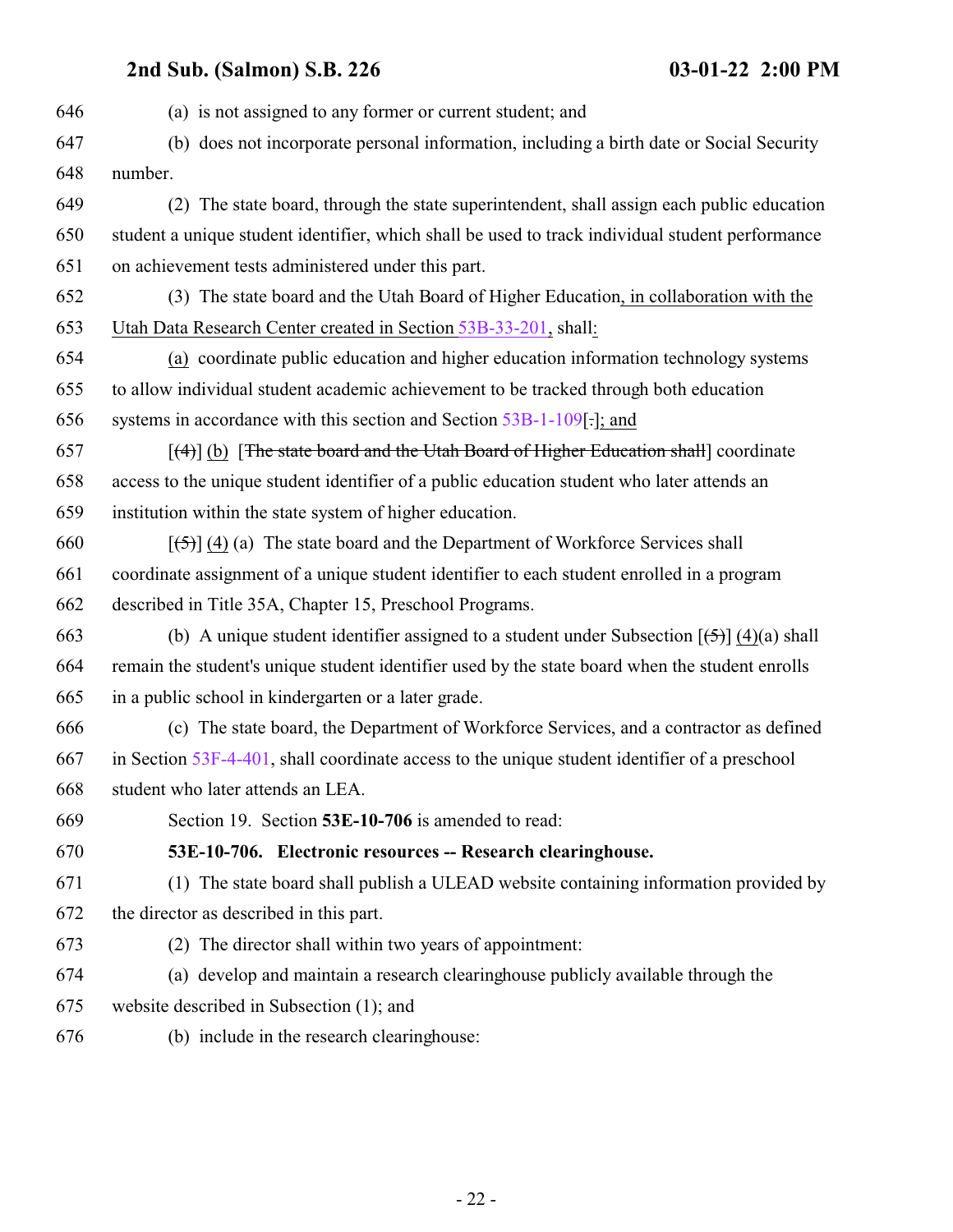<span id="page-22-0"></span>

| 677 | (i) research on K-12 education, including peer-reviewed research;                                  |
|-----|----------------------------------------------------------------------------------------------------|
| 678 | (ii) information on K-12 education innovation and best practices;                                  |
| 679 | (iii) an index and explanation of academic, state, federal, or other K-12 education                |
| 680 | research repositories;                                                                             |
| 681 | (iv) K-12 education research and policy briefs generated by Utah public and private                |
| 682 | institutions of higher education, including participating institutions, categorized and searchable |
| 683 | by topic;                                                                                          |
| 684 | (v) access points to and explanation of currently available K-12 education data,                   |
| 685 | including data managed by the Utah Data Research Center created in Section [35A-14-201]            |
| 686 | 53B-33-201 and data maintained by the state board;                                                 |
| 687 | (vi) other K-12 education information as determined by the director, including                     |
| 688 | information regarding efforts by institutions or other individuals to promote innovative and       |
| 689 | effective education practices in Utah; and                                                         |
| 690 | (vii) each innovative practice report prepared by ULEAD, categorized and searchable                |
| 691 | by topic, location of the studied LEA, and socioeconomic and demographic profile.                  |
| 692 | (3) The director shall publish:                                                                    |
| 693 | (a) an electronic directory of K-12 education experts identified in ULEAD research and             |
| 694 | reports; and                                                                                       |
| 695 | (b) a monthly report to LEAs, via electronic channels provided by the state board,                 |
| 696 | highlighting ULEAD activities and soliciting proposals from education practitioners for            |
| 697 | ULEAD research and reports.                                                                        |
| 698 | (4) The director may provide electronic seminars or forums for professional learning               |
| 699 | regarding subjects of ULEAD research and reports to K-12 practitioners.                            |
| 700 | Section 20. Section 53E-10-707 is amended to read:                                                 |
| 701 | 53E-10-707. ULEAD Steering Committee.                                                              |
| 702 | (1) (a) There is created the ULEAD Steering Committee.                                             |
| 703 | (b) The director is the chair of the steering committee.                                           |
| 704 | (2) The steering committee shall consist of the following members each appointed for a             |
| 705 | term of one year:                                                                                  |
| 706 | (a) the director;                                                                                  |
| 707 | (b) one member appointed by the chair of the state board;                                          |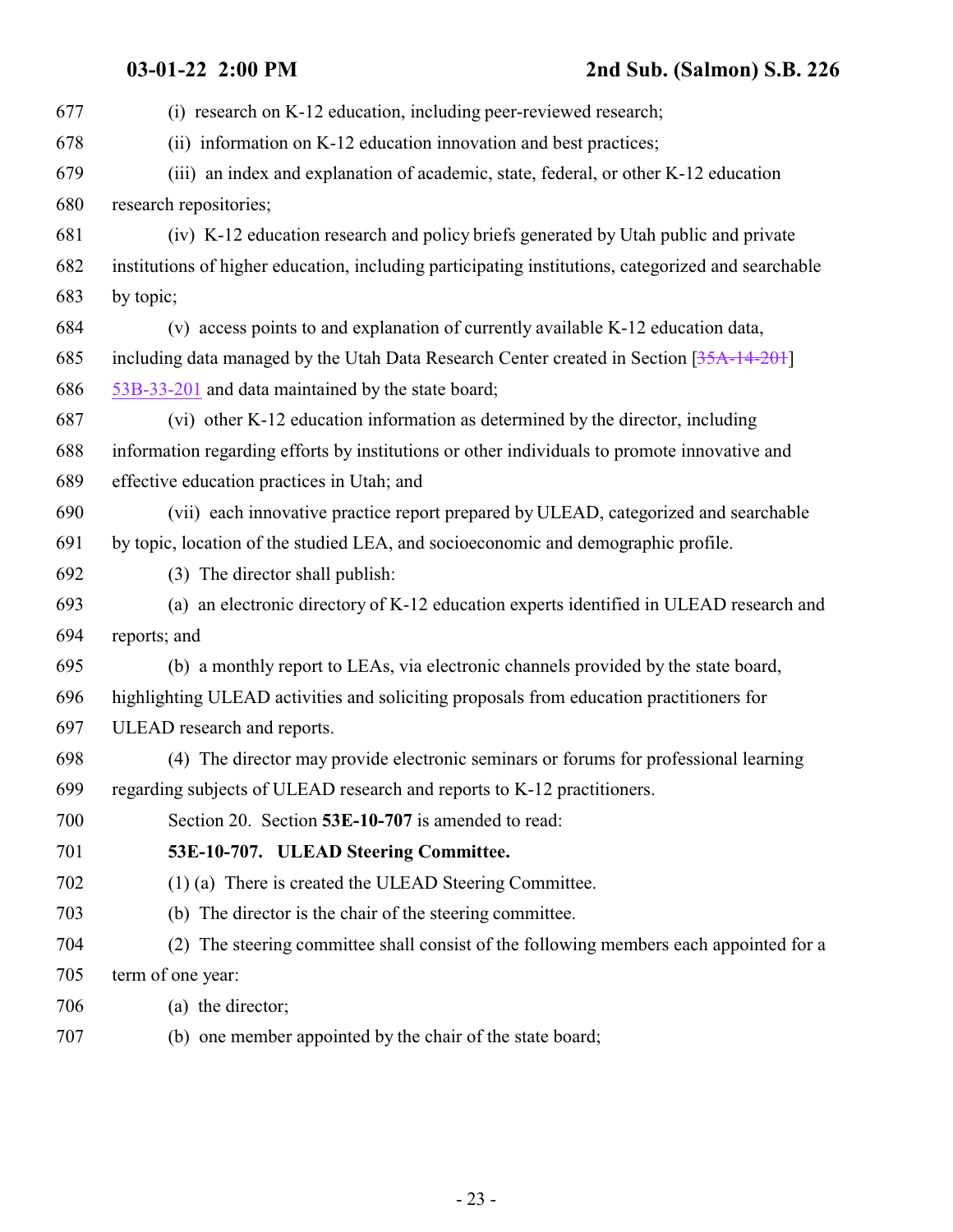| 708 | (c) the state superintendent or the state superintendent's designee;                          |
|-----|-----------------------------------------------------------------------------------------------|
| 709 | (d) the staff director of the State Charter School Board or the director's designee;          |
| 710 | (e) one member appointed by the office of the governor;                                       |
| 711 | (f) one member, appointed by the director, who is a superintendent of a school district;      |
| 712 | (g) one member, appointed by the director, of a local school board;                           |
| 713 | (h) two principals or other public school leaders of public schools that are not charter      |
| 714 | schools, appointed by the director;                                                           |
| 715 | (i) two principals or other public school leaders of charter schools, appointed by the        |
| 716 | director;                                                                                     |
| 717 | (i) two educators who hold a current license under Chapter 6, Education Professional          |
| 718 | Licensure, nominated by LEA leaders and appointed by the director; and                        |
| 719 | (k) two members representing citizens or business, nominated by the members of the            |
| 720 | public and appointed by the director.                                                         |
| 721 | (3) (a) A member of the steering committee may be appointed for more than one term.           |
| 722 | (b) If a midterm vacancy occurs on the steering committee, the appointing individual,         |
| 723 | as described in Subsection (2), for the vacant position shall appoint an individual for the   |
| 724 | remainder of the term.                                                                        |
| 725 | (4) (a) The steering committee shall hold a meeting at least semi annually in January         |
| 726 | and July or on dates otherwise chosen by the director.                                        |
| 727 | (b) The state board shall provide space for the steering committee to meet.                   |
| 728 | (5) The steering committee shall:                                                             |
| 729 | (a) discuss prospective and current ULEAD projects and findings;                              |
| 730 | (b) consult with and make recommendations to the director to prioritize ULEAD                 |
| 731 | reports and areas of focused research;                                                        |
| 732 | (c) facilitate connections between the director and Utah's political, business, education     |
| 733 | technology, and academic communities; and                                                     |
| 734 | (d) make recommendations to improve gathering, retaining, and disseminating                   |
| 735 | education data and research and evaluation findings for use by participating institutions and |
| 736 | other education policy researchers, including data managed by the Utah Data Research Center   |
| 737 | created in Section $[35A-14-201]$ 53B-33-201.                                                 |
| 738 | (6) In order to determine research priorities for ULEAD, the director shall consult with:     |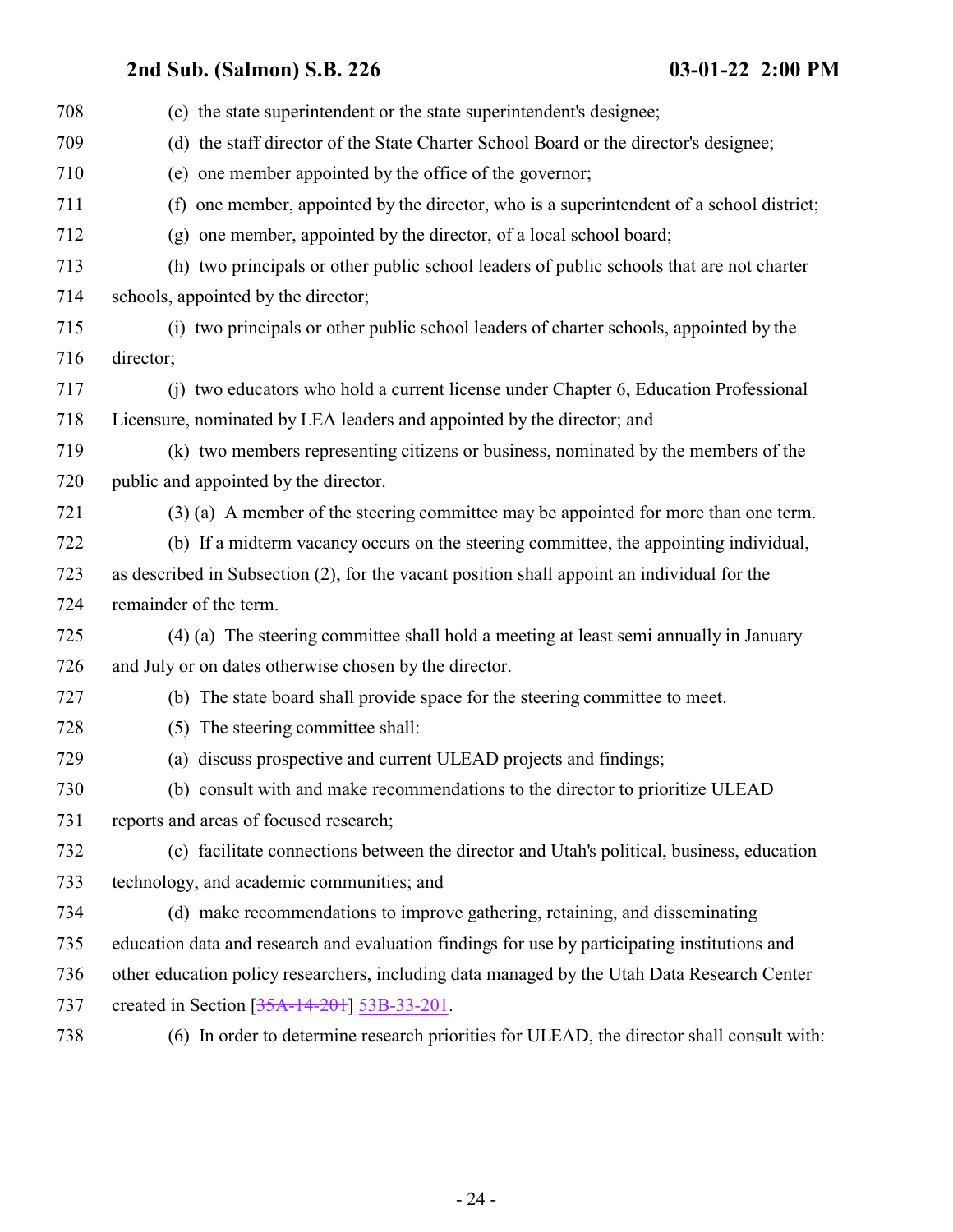| 739 | (a) members of the Legislature responsible for public education;                                 |
|-----|--------------------------------------------------------------------------------------------------|
| 740 | (b) members of Utah professional education associations, including principals and                |
| 741 | LEA governing board members; and                                                                 |
| 742 | (c) policy-research centers based in Utah.                                                       |
| 743 | (7) The state board or state superintendent may request that the director arrange with a         |
| 744 | participating institution to prepare a report on a specific LEA or area of practice meeting the  |
| 745 | criteria established in this part.                                                               |
| 746 | (8) A member of the steering committee may not receive compensation except a                     |
| 747 | member who is a legislator shall receive compensation for travel and other expense               |
| 748 | reimbursements in accordance with Section 36-2-2.                                                |
| 749 | (9) The steering committee shall hold a meeting described in this section in accordance          |
| 750 | with Title 52, Chapter 4, Open and Public Meetings Act.                                          |
| 751 | Section 21. Repealer.                                                                            |
| 752 | This bill repeals:                                                                               |
| 753 | Section 35A-14-101, Title.                                                                       |
| 754 | Section 35A-14-202, Utah Data Research Center -- Powers.                                         |
| 755 | Section 22. Appropriation.                                                                       |
| 756 | The following sums of money are appropriated for the fiscal year beginning July 1,               |
| 757 | 2022, and ending June 30, 2023. These are additions to amounts previously appropriated for       |
| 758 | fiscal year 2023. Under the terms and conditions of Title 63J, Chapter 1, Budgetary Procedures   |
| 759 | Act, the Legislature appropriates the following sums of money from the funds or accounts         |
| 760 | indicated for the use and support of the government of the state of Utah.                        |
| 761 | ITEM 1                                                                                           |
| 762 | To Utah Board of Higher Education -- Administration                                              |
| 763 | From Education Fund<br>\$770,000                                                                 |
| 764 | From Education Fund, One-time<br>\$275,000                                                       |
| 765 | Schedule of Programs:                                                                            |
| 766 | Administration<br>\$1,045,000                                                                    |
| 767 | The Legislature intends that Utah Board of Higher Education use the appropriation                |
| 768 | provided under this item to pay for up to seven full-time positions and up to two full-time      |
| 769 | temporary positions, including related costs, for the purposes of implementing the data research |